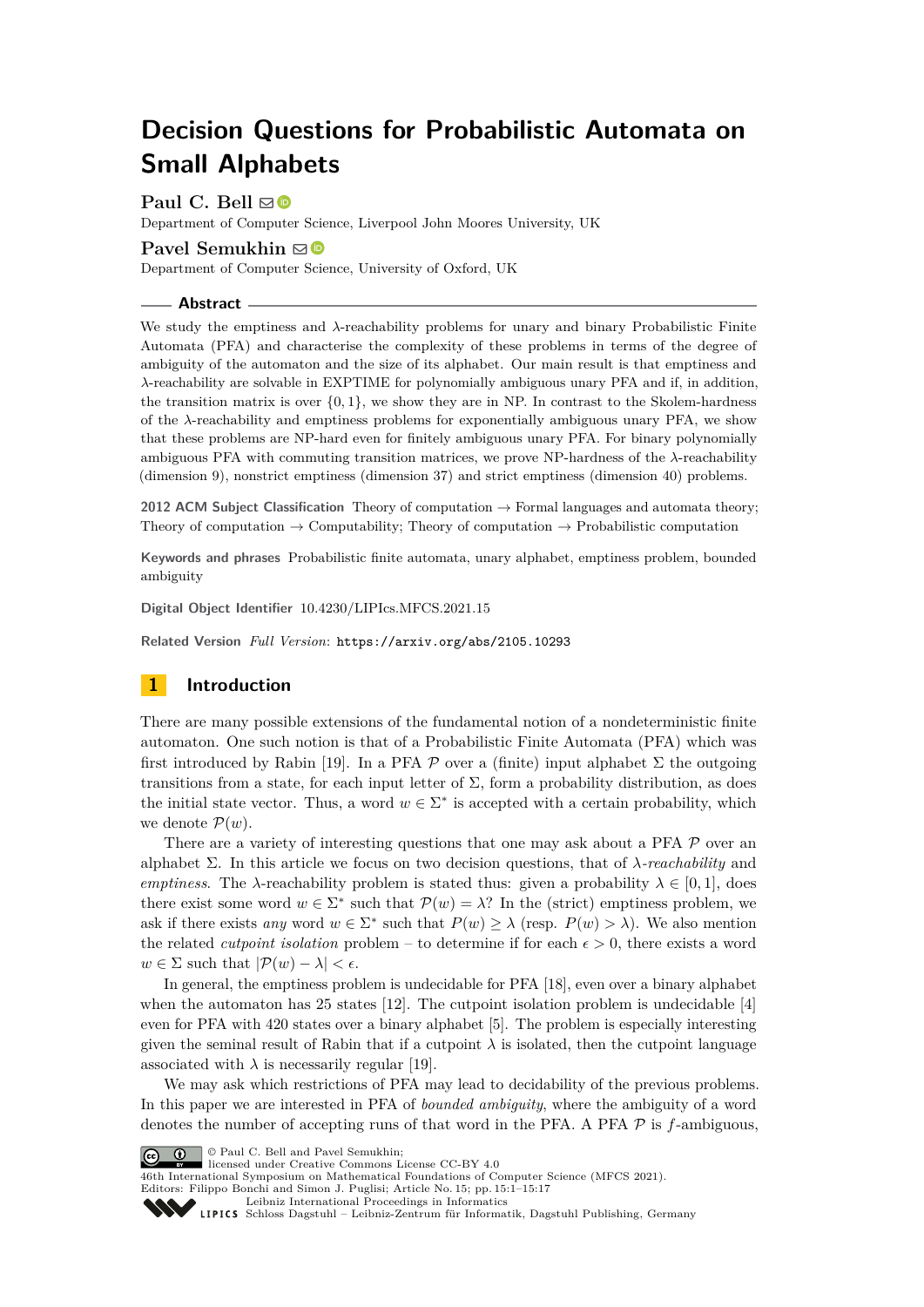## **15:2 Decision Questions for Probabilistic Automata on Small Alphabets**

for a function  $f : \mathbb{N} \to \mathbb{N}$ , if every word of length *n* has at most  $f(n)$  accepting runs. A run is *accepting* if the probability of that run ending in a final state is strictly positive. The degree of ambiguity is thus a property of the NFA underlying a PFA (i.e. the NFA produced by setting all nonzero transition probabilities to 1). We may consider the notions of finite, polynomial or exponential ambiguity of  $P$  based on whether  $f$  is bounded by a constant, is a polynomial or else is exponential, respectively. Characterisations of the degree of ambiguity of NFA are given by Weber and Seidel [\[23\]](#page-16-0).

The authors of [\[8\]](#page-15-5) show that emptiness for PFA remains undecidable even for polynomially ambiguous automata (quadratic ambiguity), show PSPACE-hardness results for finitely ambiguous PFA and that emptiness is in NP for the class of *k*-ambiguous PFA for every  $k > 0$ . The emptiness problem for PFA was later shown to be undecidable for linearly ambiguous automata [\[7\]](#page-15-6).

Another restriction is to constrain input words of the PFA to come from a given language  $\mathcal{L}$ . If  $\mathcal L$  is a *letter-bounded* language, then the emptiness and  $\lambda$ -reachability problems remain undecidable for polynomially ambiguous PFA, even when all transition matrices commute [\[2\]](#page-15-7). In contrast, the *cutpoint-isolation* problem is decidable even for exponentially ambiguous PFA when inputs are constrained to come from a given letter-bounded context-free language, although it is NP-hard for 3-state PFA on letter-bounded inputs [\[3\]](#page-15-8).

Our main results are as follows. We show that the *λ*-reachability and emptiness problems for probabilistic finite automata are:

- In EXPTIME for the class of polynomially ambiguous unary PFA and are NP-complete if, in addition, the transition matrix is over {0*,* 1} [Theorem [4](#page-3-0) and Corollary [11\]](#page-11-0).
- NP-hard for polynomially ambiguous PFA over a binary alphabet with *fixed* and *commuting* transition matrices of dimension 40 (strict emptiness problem), 37 (nonstrict emptiness problem) and  $9$  ( $\lambda$ -reachability problem) [Theorem [12\]](#page-11-1).

We also show NP-hardness for the class of finitely ambiguous unary PFA with {0*,* 1} transition matrix [Theorem [10\]](#page-10-0). Our hardness results rely on the NP-hardness of solving binary quadratic equations and the universality problem for unary regular expressions. An interesting question, that is left open, is to find out the exact computational complexity of the above problems in the case of polynomially ambiguous unary PFA, i.e. to close the gap between the EXPTIME upper bound and NP lower bound.

# **2 Probabilistic Finite Automata and Notation**

We denote by  $\mathbb{Q}^{n \times n}$  the set of all  $n \times n$  matrices over  $\mathbb{Q}$ . Given two column vectors  $u \in \mathbb{Q}^n$ and  $v \in \mathbb{Q}^m$ , we denote by  $[u|v]$  the column vector  $(u_1, \ldots, u_n, v_1, \ldots, v_m)^T \in \mathbb{Q}^{n+m}$ . For a sequence of vectors  $u_1, u_2, \ldots, u_k$ , we write  $[u_1|u_2|\cdots|u_k]$  for the column vector which stacks the vectors on top of each other.

Given  $A = (a_{ij}) \in \mathbb{Q}^{m \times m}$  and  $B \in \mathbb{Q}^{n \times n}$ , we define the direct sum  $A \oplus B$  and Kronecker product  $A \otimes B$  of  $A$  and  $B$  by:

$$
A \oplus B = \begin{bmatrix} A & \mathbf{0}_{m,n} \\ \hline \mathbf{0}_{n,m} & B \end{bmatrix}, \quad A \otimes B = \begin{bmatrix} a_{11}B & a_{12}B & \cdots & a_{1m}B \\ a_{21}B & a_{22}B & \cdots & a_{2m}B \\ \vdots & \vdots & & \vdots \\ a_{m1}B & a_{m2}B & \cdots & a_{mm}B \end{bmatrix},
$$

where  $\mathbf{0}_{i,j}$  denotes the zero matrix of dimension  $i \times j$ . Note that neither  $\oplus$  nor  $\otimes$  are commutative in general. The following useful properties of  $\oplus$  and  $\otimes$  are well known.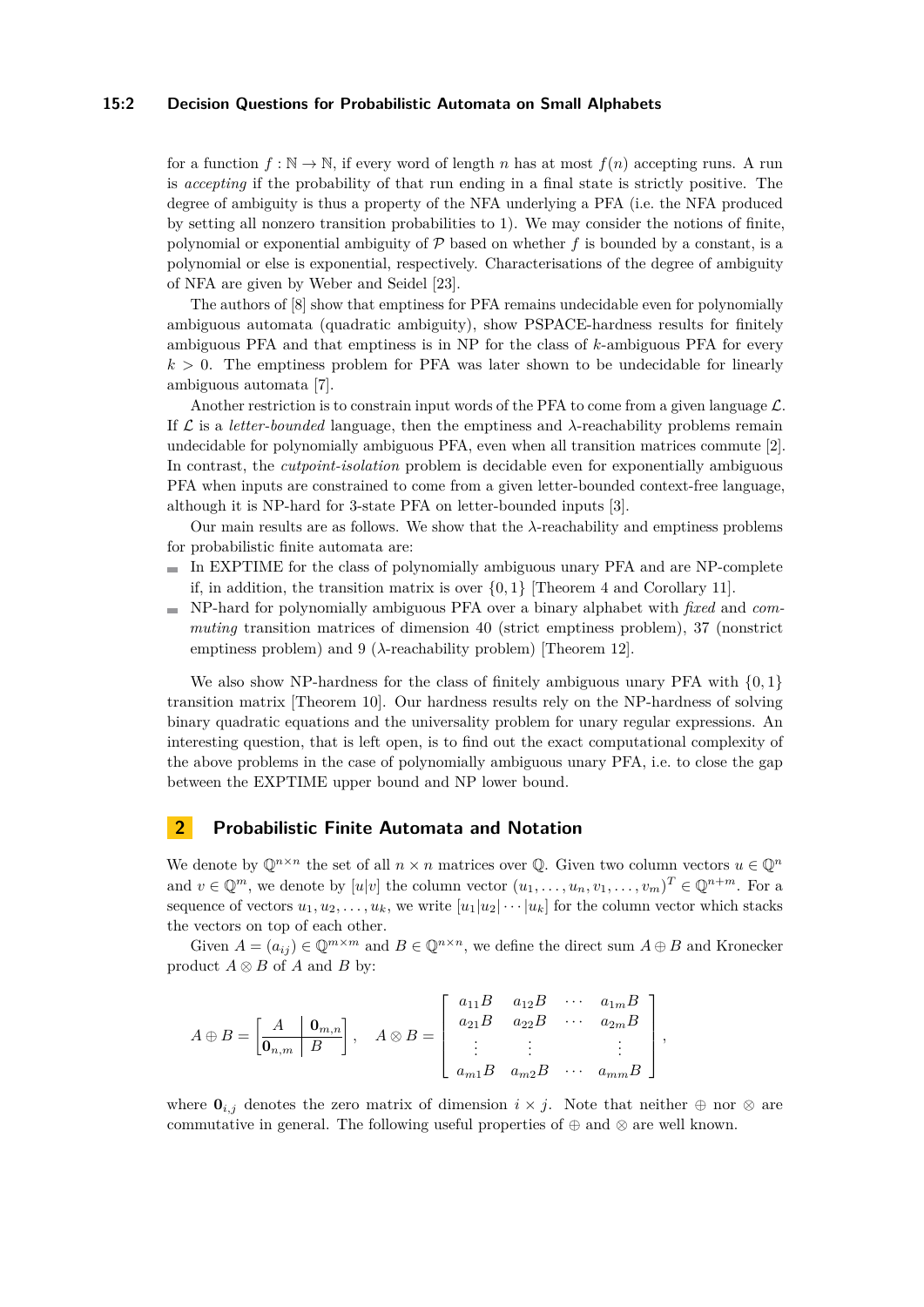- <span id="page-2-0"></span>▶ **Lemma 1.** *Let*  $A, B, C, D \in \mathbb{O}^{n \times n}$ *. Then we have:*
- *Associativity:*  $(A \otimes B) \otimes C = A \otimes (B \otimes C)$  *and*  $(A \oplus B) \oplus C = A \oplus (B \oplus C)$ *, thus*  $A \otimes B \otimes C$  $\rightarrow$ *and*  $A \oplus B \oplus C$  *are unambiguous.*
- *Mixed product properties:*  $(A \otimes B)(C \otimes D) = (AC \otimes BD)$  *and*  $(A \oplus B)(C \oplus D) = (AC \oplus BD)$ *.*
- *If A* and *B* are stochastic matrices, then so are  $A \oplus B$  and  $A \otimes B$ .  $\sim$
- *If*  $A, B \in \mathbb{Q}^{n \times n}$  *are both upper-triangular, then so are*  $A \oplus B$  *and*  $A \otimes B$ *.*  $\sim$

See [\[13\]](#page-15-9) for proofs of the first three properties of Lemma [1.](#page-2-0) The fourth property follows directly from the definition of the direct sum and Kronecker product and is not difficult to prove.

A Probabilistic Finite Automaton (PFA) P with *n* states over an alphabet Σ is defined as  $\mathcal{P} = (u, \{M_a | a \in \Sigma\}, v)$  where  $u \in \mathbb{Q}^n$  is the *initial probability distribution*;  $v \in \{0, 1\}^n$  is the *final state vector* and each  $M_a \in \mathbb{Q}^{n \times n}$  is a (row) stochastic matrix. We will primarily be interested in *unary* and *binary* PFA, for which  $|\Sigma| = 1$  and  $|\Sigma| = 2$  respectively. For a word  $w = a_1 a_2 \cdots a_k \in \Sigma^*$ , we define the acceptance probability  $\mathcal{P}(w) : \Sigma^* \to \mathbb{Q}$  of  $\mathcal{P}$  as:

$$
\mathcal{P}(w) = u^T M_{a_1} M_{a_2} \cdots M_{a_k} v \in [0,1],
$$

which denotes the acceptance probability of *w*. [1](#page-2-1)

For a given cutpoint  $\lambda \in [0,1]$ , we define the following languages:  $L_{\geq \lambda}(\mathcal{P}) = \{w \in$  $\Sigma^*$  |  $\mathcal{P}(w) \geq \lambda$ , a nonstrict cutpoint language, and  $L_{>\lambda}(\mathcal{P}) = \{w \in \Sigma^* \mid \mathcal{P}(w) > \lambda\}$ , a strict cutpoint language. The (strict) emptiness problem for a cutpoint language is to determine if  $L_{\geq \lambda}(\mathcal{P}) = \emptyset$  (resp.  $L_{\geq \lambda}(\mathcal{P}) = \emptyset$ ). We are also interested in the *λ-reachability* problem, for which we ask if there exists a word  $w \in \Sigma^*$  such that  $\mathcal{P}(w) = \lambda$ .

# <span id="page-2-2"></span>**2.1 PFA Ambiguity**

The degree of ambiguity of a finite automaton is a structural parameter, roughly indicating the number of accepting runs for a given input word. See [\[23\]](#page-16-0) for a thorough discussion of ambiguity for nondeterministic automata and [\[2,](#page-15-7) [3,](#page-15-8) [7,](#page-15-6) [8\]](#page-15-5) for connections to PFA.

Let  $w \in \Sigma^*$  be an input word of an NFA  $\mathcal{N} = (Q, \Sigma, \delta, Q_I, Q_F)$ , with  $Q$  the set of states, Σ the input alphabet, *δ* ⊂ *Q* × Σ × *Q* the transition function, *Q<sup>I</sup>* the set of initial states and  $Q_F$  the set of final states. For each  $(p, w, q) \in Q \times \Sigma^* \times Q$ , define  $da_{\mathcal{N}}(p, w, q)$  as the number of paths for *w* in N leading from state p to q. The *degree of ambiguity* of *w* in N, denoted  $d\mathbf{a}_{\mathcal{N}}(w)$ , is defined as the number of all *accepting paths* for *w* (starting from an initial and ending in a final state). The *degree of ambiguity* of  $N$ , denoted  $da(N)$ , is the supremum of the set  $\{da_{\mathcal{N}}(w) \mid w \in \Sigma^*\}$ . N is called infinitely ambiguous if  $da(\mathcal{N}) = \infty$ , finitely ambiguous if  $da(\mathcal{N}) < \infty$ , and unambiguous if  $da(\mathcal{N}) < 1$ . The *degree of growth* of the ambiguity of  $\mathcal{N}$ , denoted deg( $\mathcal{N}$ ), is defined as the minimum degree of a univariate polynomial *h* with positive integral coefficients such that for all  $w \in \Sigma^*$ ,  $da_{\mathcal{N}}(w) \leq h(|w|)$  (if such a polynomial exists, in which case  $\mathcal N$  is called polynomially ambiguous, otherwise the degree of growth is infinite and  $\mathcal N$  is called exponentially ambiguous).

The above notions relate to NFA. We may derive an analogous notion of ambiguity for PFA by considering an embedding of a PFA  $\mathcal P$  to an NFA  $\mathcal N$  in such a way that for each letter  $a \in \Sigma$ , if the probability of transitioning from a state *i* to state *j* is nonzero under P, then there is an edge from state *i* to *j* under  $N$  for letter *a*. The initial states of  $N$  are those of  $P$  having nonzero initial probability and the final states of  $N$  and  $P$  coincide. We then say that  $P$  is finitely/polynomially/exponentially ambiguous if N is (respectively).

<span id="page-2-1"></span><sup>1</sup> Some authors interchange the order of *u* and *v* and use column stochastic matrices, although the two definitions are trivially equivalent.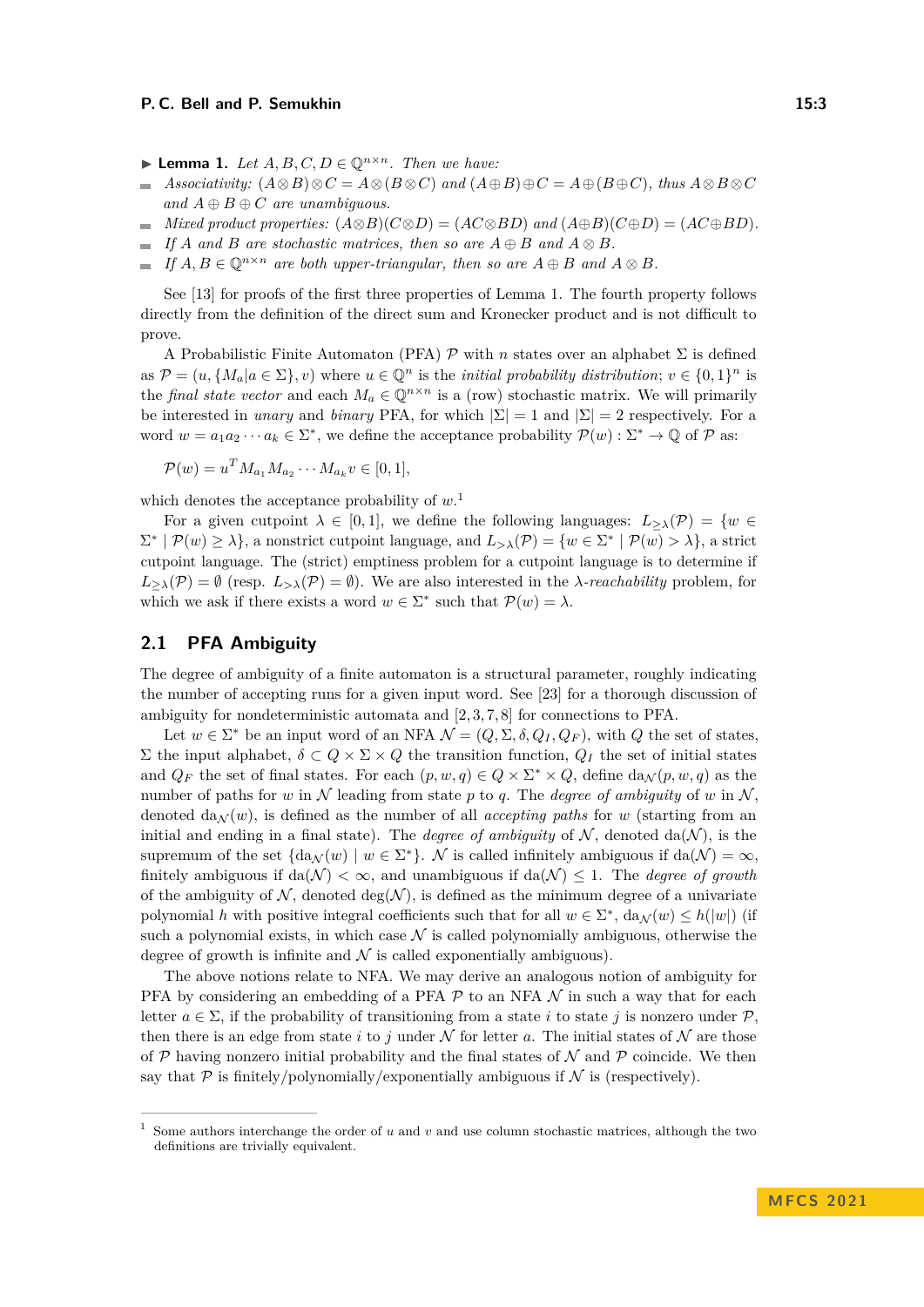#### **15:4 Decision Questions for Probabilistic Automata on Small Alphabets**

A state  $q \in Q$  in an NFA (resp. PFA) is called *useful* if there exists an accepting path which visits  $q$  (resp. an accepting path of nonzero probability which visits  $q$ ). We can characterise whether an NFA  $\mathcal A$  (and thus a PFA by the above embedding) has finite, polynomial or exponential ambiguity using the following properties:

**EDA** – There is a useful state  $q \in Q$  such that, for some word  $v \in \Sigma^*$ ,  $da_{\mathcal{A}}(q, v, q) \geq 2$ .

**IDA**<sup>*d*</sup> – There are useful states  $r_1, s_1, \ldots, r_d, s_d \in Q$  and words  $v_1, u_2, v_2, \ldots, u_d, v_d \in \Sigma^*$ 

such that for all  $1 \leq i \leq d$ ,  $r_i$  and  $s_i$  are distinct and  $(r_i, v_i, r_i)$ ,  $(r_i, v_i, s_i)$ ,  $(s_i, v_i, s_i) \in \delta$  and for all  $2 \le i \le d$ ,  $(s_{i-1}, u_i, r_i) \in δ$ .

▶ **Theorem 2** ( [\[14,](#page-15-10) [20,](#page-16-1) [23\]](#page-16-0))**.** *An NFA (or PFA)* A *having the EDA property is equivalent to it being exponentially ambiguous. For any*  $d \in \mathbb{N}$ , an NFA (or PFA) A having property  $IDA_d$ *is equivalent to deg*( $A$ )  $\geq d$ *.* 

Clearly, if N agrees with  $IDA_d$  for some  $d > 0$ , then it also agrees with  $IDA_1, \ldots, IDA_{d-1}$ . An NFA (or PFA) is thus finitely ambiguous if it does not possess property  $IDA<sub>1</sub>$ .

# **3 Unary PFA**

Our main focus is on unary automata. We begin by giving a simple folklore proof that the *λ*-reachability and emptiness problems are as computationally difficult as the famous Skolem problem, which is only know to be decidable for instances of depth 4 [\[22\]](#page-16-2). See also [\[1\]](#page-15-11) for connections to reachability problems for Markov chains.

<span id="page-3-1"></span>▶ **Theorem 3.** *The λ-reachability and emptiness problems for unary exponentially ambiguous Probabilistic Finite Automata are Skolem-hard.*

**Proof.** *(Folklore).* The *λ*-reachability problem for unary exponentially ambiguous PFA can be shown Skolem-hard based on the well known matrix formulation of Skolem's problem [\[11\]](#page-15-12) and Turakainen's technique showing the equivalence of (strict) cutpoint language acceptance of generalised automata and exponentially ambiguous probabilistic automata [\[21\]](#page-16-3).

The emptiness problem can be shown Skolem-hard by encoding the positivity problem which is known to be Skolem-hard, see  $[17]$  for example.

We now move to prove our main result, specifically that the emptiness and *λ*-reachability problems for polynomially ambiguous unary probabilistic finite automata are in EXPTIME. Note again that without the restriction of polynomial ambiguity the problem is Skolem-hard by Theorem [3](#page-3-1) and thus not even known to be decidable.

<span id="page-3-0"></span>▶ **Theorem 4.** *The λ-reachability and (strict) emptiness problems for unary polynomially ambiguous Probabilistic Finite Automata are decidable in EXPTIME.*

In order to establish Theorem [4,](#page-3-0) we need to prove a series of lemmas.

The next lemma states that we may consider a unary polynomially ambiguous PFA whose transition matrix is upper-triangular. This will prove useful since in that case the eigenvalues of the transition matrix are rational nonnegative. In general, a polynomially ambiguous unary PFA may have a transition matrix with complex eigenvalues. The proof of the lemma relies on the analysis of strongly connected components (SCCs) of the underlying transition graph of a PFA.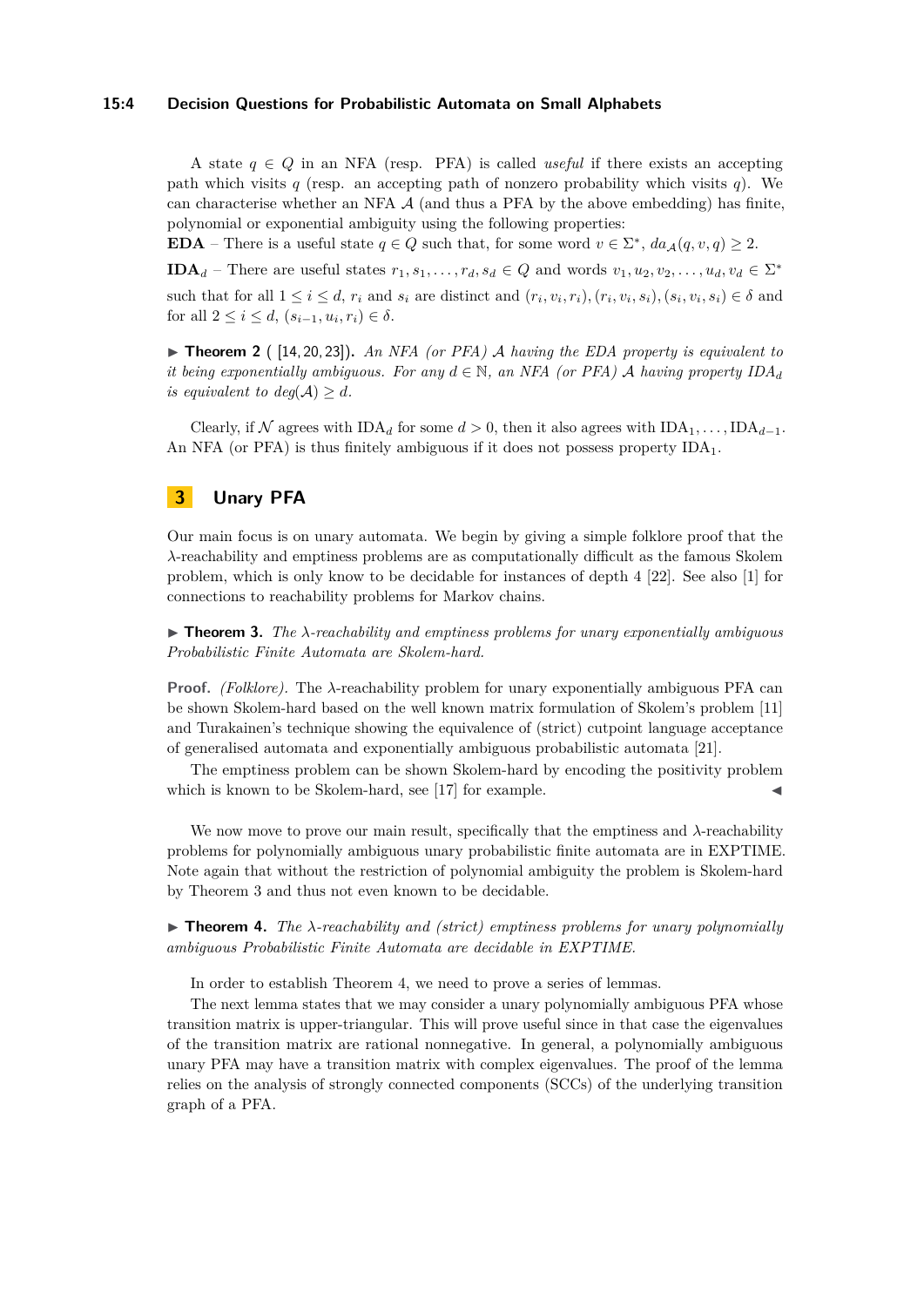<span id="page-4-0"></span> $\blacktriangleright$  **Lemma 5.** Let  $\mathcal{P} = (u, A, v)$  be a polynomially ambiguous unary Probabilistic Finite *Automaton with acceptance function*  $P(a^k) = u^T A^k v$ . Then we can compute in EXPTIME *a set of d polynomially ambiguous unary PFAs*  $\{\mathcal{P}_s = (u_s, U, v') \mid 0 \le s \le d - 1\}$  *such* that U is rational upper-triangular and  $P(a^k) = P_s(a^r) = u_s^T U^r v'$ , where  $k = rd + s$  with  $0 \le s \le d - 1$ .

**Proof.** We will identify  $\mathcal{P}$  and its underlying graph in which an edge  $(p,q)$  exists iff  $A_{p,q} \neq 0$ . Two states *p, q* of a PFA are said to be *connected* if there exists a path from *p* to *q* and from *q* to *p*. We partition the set of states into Strongly Connected Components (SCC) denoted  $S_1, S_2, \ldots, S_\ell$  so that for any SCC  $S_i$ , either  $|S_i| = 1$ , or else any two states in  $S_i$ are connected. These SCCs can be computed in linear time.

A polynomially ambiguous PFA does not have the EDA property (see Sec. [2.1\)](#page-2-2). This implies that every  $S_j$ , with  $|S_j| > 1$ , consists of a single directed cycle, possibly with transitions to other SCCs. To see this, suppose there are two different directed cycles inside  $S_i$  of lengths *m* and *n* and a common vertex *p*. Then one can construct two different paths of length *mn* from *p* to *p* by going *m* times along the first cycle and *n* time along the second cycle, respectively, contradicting the assumption that  $P$  does not have the EDA property.

Note that if there exists a path from a state  $p \in S_{j_1}$  to some  $q \in S_{j_2}$ , then there does not exist any path from any state in  $S_{j_2}$  to a state in  $S_{j_1}$ , otherwise  $S_{j_1}$  and  $S_{j_2}$  would merge to a single SCC (since all vertices are then connected). This implies that the connected components  $S_1, S_2, \ldots, S_\ell$  can be reordered in such a way that there are no transitions from  $S_i$  to  $S_i$  for  $i < j$ . Hence there exists a permutation matrix *P* such that the following matrix is stochastic block upper-triangular:

$$
B = PAP^{-1} = \begin{pmatrix} B_1 & * & \cdots & * \\ 0 & B_2 & \ddots & * \\ \vdots & \ddots & \ddots & \vdots \\ 0 & 0 & \cdots & B_\ell \end{pmatrix},
$$

such that each  $B_j \in \mathbb{Q}^{d_j \times d_j}$ , where  $d_j$  is the size of  $S_j$ , and  $B_j \preceq P_j$ , where  $P_j \in \mathbb{N}^{d_j \times d_j}$ is a permutation matrix, and the entries  $*$  are arbitrary. Here  $M \preceq N$  means that  $M$  is entrywise less than *N*, i.e.  $M_{i,j} \leq N_{i,j}$ .

Let  $d = \text{lcm}\{d_j \mid 1 \leq j \leq \ell\}$  (in fact, we can simply take  $d = \prod_{j=1}^{\ell} d_j$ ). We then see that:

$$
U := B^d = P A^d P^{-1} = \begin{pmatrix} B_1^d & * & \cdots & * \\ 0 & B_2^d & \ddots & * \\ \vdots & \ddots & \ddots & \vdots \\ 0 & 0 & \cdots & B_\ell^d \end{pmatrix}.
$$

Note that each  $B_j^d \le P_j^d = I_j$ , where  $I_j \in \mathbb{N}^{d_j \times d_j}$  is the identity matrix, and the entries  $*$ are arbitrary. Therefore, each  $B_j^d$  is diagonal, and so U is clearly upper-triangular.

We then define  $\mathcal{P}_s = (u_s, U, v')$ , for  $0 \le s \le d - 1$ , with  $u_s^T = u^T A^s P^{-1}$  and  $v' = Pv$ noting that  $P<sub>v</sub>$  is a binary vector as required of a final state vector. We now see that:

$$
\mathcal{P}(a^k) = u^T A^k v = u^T A^s A^{rd} v = u^T A^s P^{-1} (P A^{rd} P^{-1}) P v = u_s^T U^r v' = \mathcal{P}_s(a^r)
$$

for  $k = rd + s$  with  $0 \leq s \leq d - 1$  as required. Here we used the identity  $U^r = P A^{rd} P^{-1}$ .

Finally, note that *d* can be exponential in the number of states of  $P$ , which in turn is bounded by the input size. Hence computing *U* and all  $u_s$ , for  $0 \le s \le d-1$ , takes exponential time.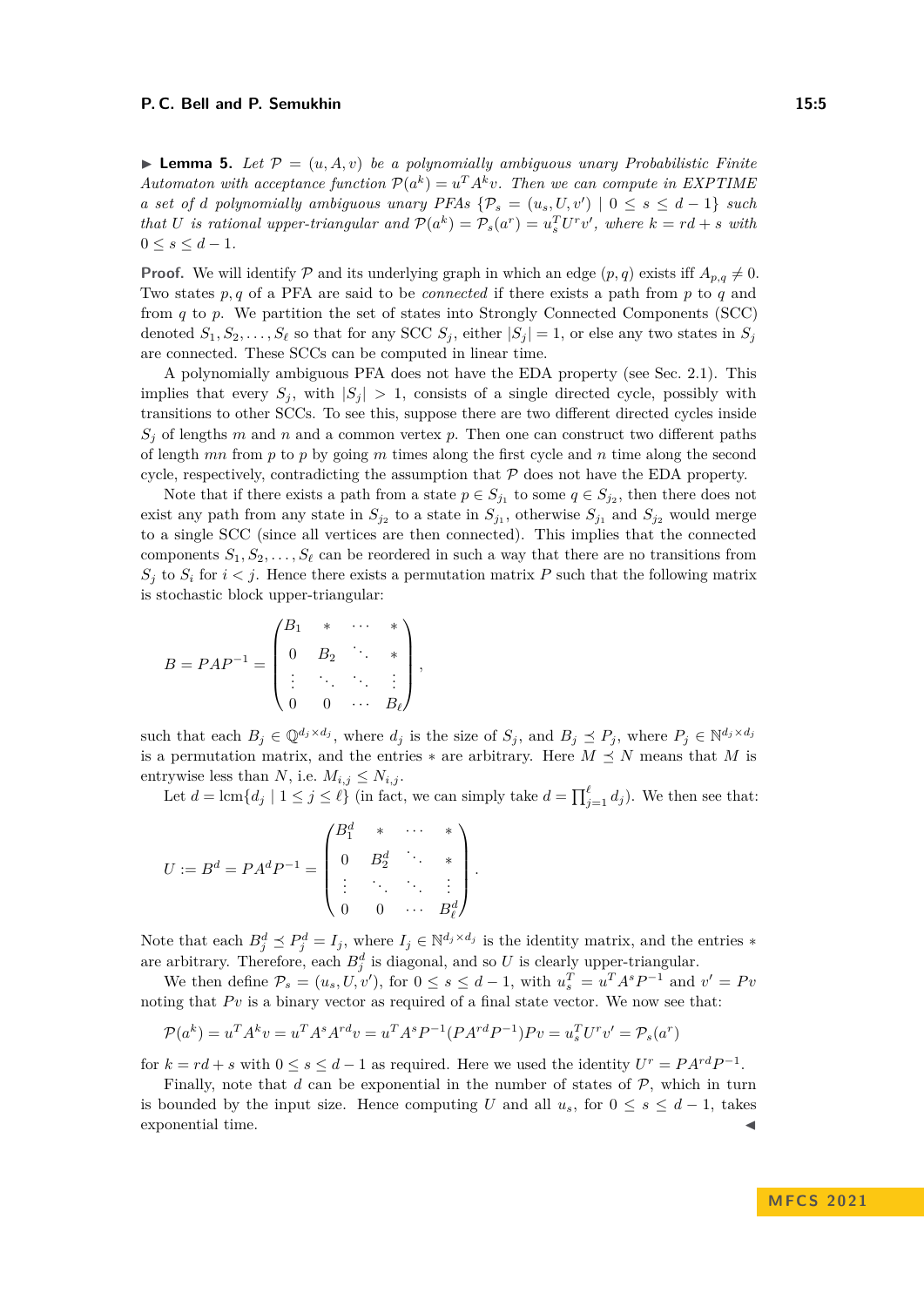### **15:6 Decision Questions for Probabilistic Automata on Small Alphabets**

The next lemma gives us an efficient method to compute an explicit formula for the acceptance probability function of a unary PFA with upper-triangular transition matrix.

<span id="page-5-1"></span> $\blacktriangleright$  **Lemma 6.** Let  $\mathcal{P} = (u, A, v)$  be a unary probabilistic finite automaton such that A is *rational upper-triangular, and let*  $\lambda_0 = 1 > \lambda_1 > \cdots > \lambda_m \geq 0$  *be distinct eigenvalues of A. Then there exist a constant*  $c \in \mathbb{Q}$  *and univariate polynomials*  $p_1, \ldots, p_m$  *over*  $\mathbb{Q}$ *, all of which can be computed in polynomial time, such that*

$$
\mathcal{P}(a^k) = c + \sum_{i=1}^m p_i(k)\lambda_i^k.
$$

**Proof.** First, we write *A* in *Jordan normal form*  $A = S^{-1}JS$ , where *S* is a nonsingular  $(\det(S) \neq 0)$  matrix consisting of the generalised eigenvectors of *A*. Recall that *A* is a rational upper-triangular matrix. It follows that *J* and *S* must have rational entries. Moreover, to compute  $J$  and  $S$ , we need to solve systems of linear equations over  $\mathbb{Q}$ , which can be done in polynomial time. Computing *S* <sup>−</sup><sup>1</sup> also requires polynomial time. Matrix *J* has the form  $J = \bigoplus_{i=0}^m \bigoplus_{j=1}^{n_i} J_{\ell_{i,j}}(\lambda_i)$ , where  $J_{\ell_{i,j}}(\lambda_i)$  is a  $\ell_{i,j} \times \ell_{i,j}$  Jordan block and  $n_i$  is the geometric multiplicity of  $\lambda_i$  (hence  $\sum_{j=1}^{n_i} \ell_{i,j}$  is the algebraic multiplicity of  $\lambda_i$ ). Recall that a Jordan block  $J_{\ell}(\lambda)$  of size  $\ell \times \ell$  that corresponds to an eigenvalue  $\lambda$  has the form:

$$
J_{\ell}(\lambda) = \begin{pmatrix} \lambda & 1 & 0 & \cdots & 0 \\ 0 & \lambda & 1 & \cdots & 0 \\ 0 & 0 & \lambda & \cdots & 0 \\ \vdots & \vdots & \vdots & \ddots & \vdots \\ 0 & 0 & 0 & \cdots & \lambda \end{pmatrix} \in \mathbb{Q}^{\ell \times \ell}.
$$

Noting that  $\binom{x}{y} = 0$  if  $y > x$ , we see that

<span id="page-5-0"></span>
$$
J_{\ell}(\lambda)^k = \begin{pmatrix} \lambda^k & \binom{k}{1} \lambda^{k-1} & \binom{k}{2} \lambda^{k-2} & \cdots & \binom{k}{\ell-1} \lambda^{k-(\ell-1)} \\ 0 & \lambda^k & \binom{k}{1} \lambda^{k-1} & \cdots & \binom{k}{\ell-2} \lambda^{k-(\ell-2)} \\ 0 & 0 & \lambda^k & \cdots & \binom{k}{\ell-3} \lambda^{k-(\ell-3)} \\ \vdots & \vdots & \vdots & \ddots & \vdots \\ 0 & 0 & 0 & \cdots & \lambda^k \end{pmatrix} . \tag{1}
$$

Note that the entries of  $J_{\ell}(\lambda)^k$  have the form  $q_{i,j}(k)\lambda^k$ , where  $q_{i,j}(k)$  are polynomials over Q that can be computed in polynomial time. Namely,  $q_{i,i+p}(k) = {k \choose p} \lambda^{-p}$  for  $0 \le p \le \ell - i$ , and  $q_{i,j}(k) = 0$  for  $i > j$ . Note that even though *p* appears in the exponent of  $\lambda^{-p}$  and as *p*! in  $\binom{k}{p}$ , these values are still computable in PTIME from the input data because *p* is bounded by the dimension of the matrix, which in turn is bounded by the input size.

Next, we note that  $J^k = \bigoplus_{i=0}^m \bigoplus_{j=1}^{n_i} J_{\ell_{i,j}}(\lambda_i)^k$ . Hence the entries of  $J^k$  have the form  $p_{s,t}(k)\lambda_i^k$ , where  $p_{s,t}(k)$  are polynomials over Q. So we can write the function  $\mathcal{P}(a^k)$  as follows:

$$
\mathcal{P}(a^k) = u^T A^k v = (u^T S^{-1}) J^k(Sv).
$$

Note that in the above equation,  $u^T S^{-1}$  and  $Sv$  are rational vectors. It follows that

$$
\mathcal{P}(a^k) = \sum_{i=0}^{m} p_i(k) \lambda_i^k
$$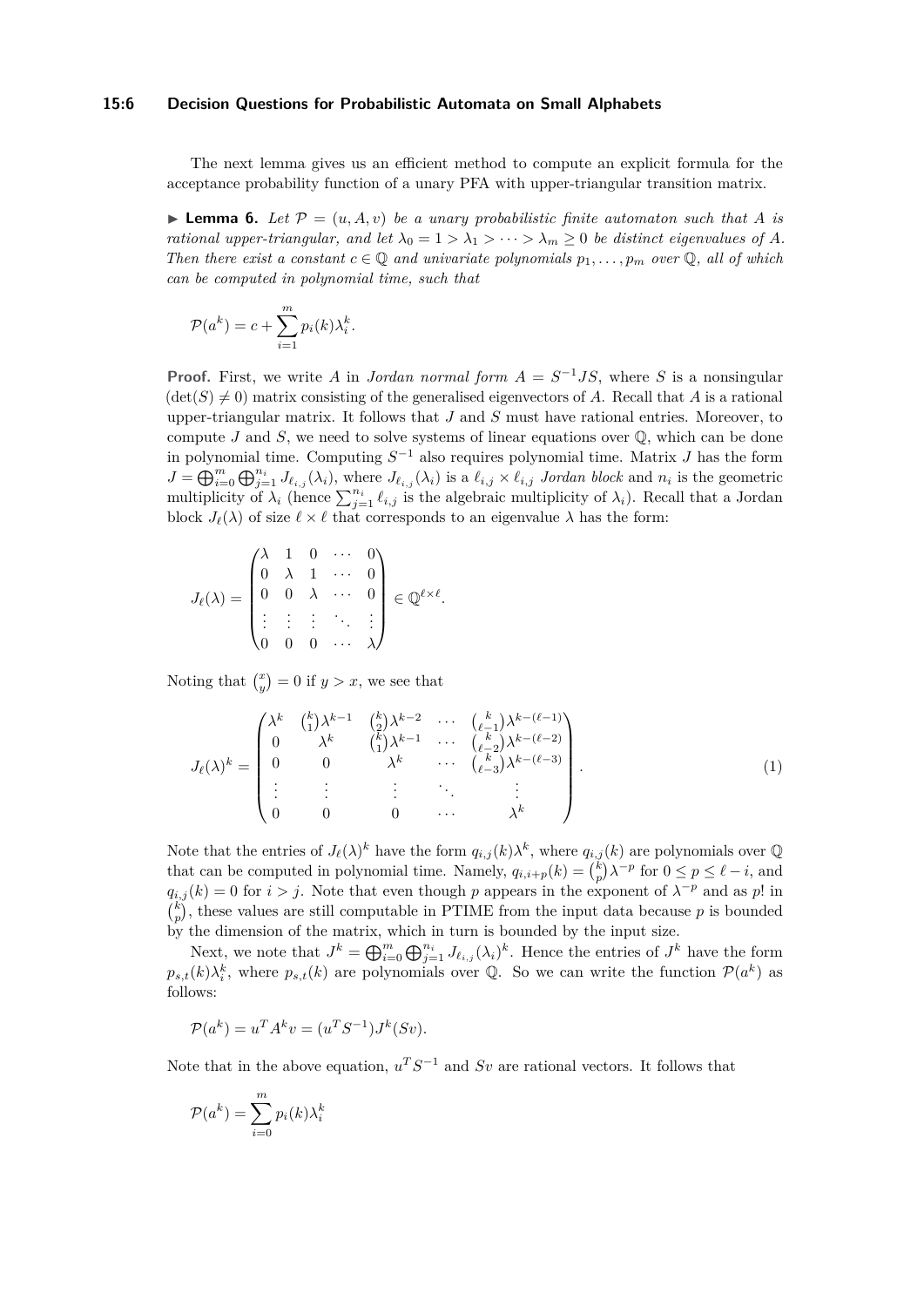for some polynomials  $p_i(k)$  over  $\mathbb Q$ . In fact, these polynomials are rational linear combinations of those  $p_{s,t}(k)$  that multiply  $\lambda_i^k$  in the expression for  $J^k$ , and so they can be computed in polynomial time.

Finally, recall that  $\lambda_0 = 1$  and note that the Jordan blocks that correspond to the dominant eigenvalues of a stochastic matrix have size  $1 \times 1$  (for the proof of this fact see, e.g. [\[9,](#page-15-14) Theorem 6.5.3]). It follows from [\(1\)](#page-5-0) that the terms  $\lambda_0^k$  in the formula for  $J^k$  are multiplied by constant polynomials  $p_{s,t}(k) = 1$ . Hence  $p_0(k) = c$  for some constant  $c \in \mathbb{Q}$ .

The next technical lemma is crucial in our later analysis of the running time of the algorithms for the emptiness and *λ*-reachability problems presented in Lemmas [8](#page-6-0) and [9.](#page-8-0)

<span id="page-6-2"></span>▶ **Lemma 7.** *Let*  $D \in \mathbb{R}$  *be such that*  $\ln D > 2$ *. Then for all*  $x > 3D \ln D$ *, we have*  $D \ln x < x$ *.* 

**Proof.** Our goal is to find  $x_0 > 0$  such that every  $x > x_0$  satisfies  $D \ln x < x$ . First, let us make a substitution  $x = Dt$ , where  $t > 1$ . Then we can rewrite  $D \ln x < x$  as follows

$$
D\ln(Dt) < Dt,
$$
\n
$$
\ln t + \ln D < t.
$$

We want to find  $t_0 > 1$  such that every  $t > t_0$  satisfies  $\ln t + \ln D < t$ . Let us make another substitution  $t = \ln D + u \ln \ln D$ , where  $u > 0$ . Then we can write the previous inequality as

<span id="page-6-1"></span>
$$
\ln(\ln D + u \ln \ln D) + \ln D < \ln D + u \ln \ln D, \\
\ln \left( \ln D \left( 1 + u \frac{\ln \ln D}{\ln D} \right) \right) < u \ln \ln D, \\
\ln \ln D + \ln \left( 1 + u \frac{\ln \ln D}{\ln D} \right) < u \ln \ln D. \tag{2}
$$

So we need to find  $u_0 > 0$  such that for all  $u > u_0$ , the inequality [\(2\)](#page-6-1) holds. In order to do this, we can replace the left-hand side of [\(2\)](#page-6-1) with a larger value using  $\ln (1 + u \frac{\ln \ln R}{\ln R}) < u \frac{\ln \ln R}{\ln R}$ . Thus we obtain

$$
\ln \ln D + u \frac{\ln \ln D}{\ln D} < u \ln \ln D,
$$
\n
$$
1 + \frac{u}{\ln D} < u, \qquad \ln D + u < u \ln D, \qquad \frac{\ln D}{\ln D - 1} < u.
$$

Recall that by our assumption  $\ln D > 2$ . In this case,  $\frac{\ln D}{\ln D - 1} < 2$ , and hence we can choose  $u_0 = 2$ . This gives us the values  $t_0 = \ln D + u_0 \ln \ln D = \ln D + 2 \ln \ln D$  and  $x_0 = Dt_0$  $D(\ln D + 2 \ln \ln D)$ . Since  $\ln \ln D < \ln D$ , we can choose  $x_0$  to be  $x_0 = 3D \ln D$ .

We now proceed to the proof of our main result. We split the analysis into two cases depending on whether or not the cutpoint  $\lambda$  coincides with the limit  $\lim_{k\to\infty} \mathcal{P}(a^k)$ , which is unique by Lemma [6.](#page-5-1)

<span id="page-6-0"></span> $\blacktriangleright$  **Lemma 8.** Let  $\mathcal{P} = (u, A, v)$  be a unary probabilistic finite automaton such that A is rational *upper-triangular, and let*  $\lambda \in [0,1] \cap \mathbb{Q}$  *be a cutpoint. Assuming that*  $\lambda \neq \lim_{k \to \infty} \mathcal{P}(a^k)$ *, the*  $(\text{strict})$  emptiness and  $\lambda$ -reachability problems for P and  $\lambda$  are decidable in EXPTIME.

**Proof.** By Lemma [6,](#page-5-1) we can write  $\mathcal{P}(a^k) = c + \sum_{i=1}^m p_i(k)\lambda_i^k$ , where  $1 > \lambda_1 > \cdots > \lambda_m$ are the eigenvalues of  $A$  and  $c$  and the coefficients of  $p_i$  are rational numbers that can be computed in polynomial time. By assumption,  $\lim_{k\to\infty} \mathcal{P}(a^k) = c \neq \lambda$ . Let  $\epsilon = \frac{|c-\lambda|}{2}$  $\frac{-\lambda|}{2}$ . We now determine a natural number  $k_0 > 0$  such that  $\mathcal{P}(a^k) \in (c - \epsilon, c + \epsilon)$  for all  $k > k_0$ .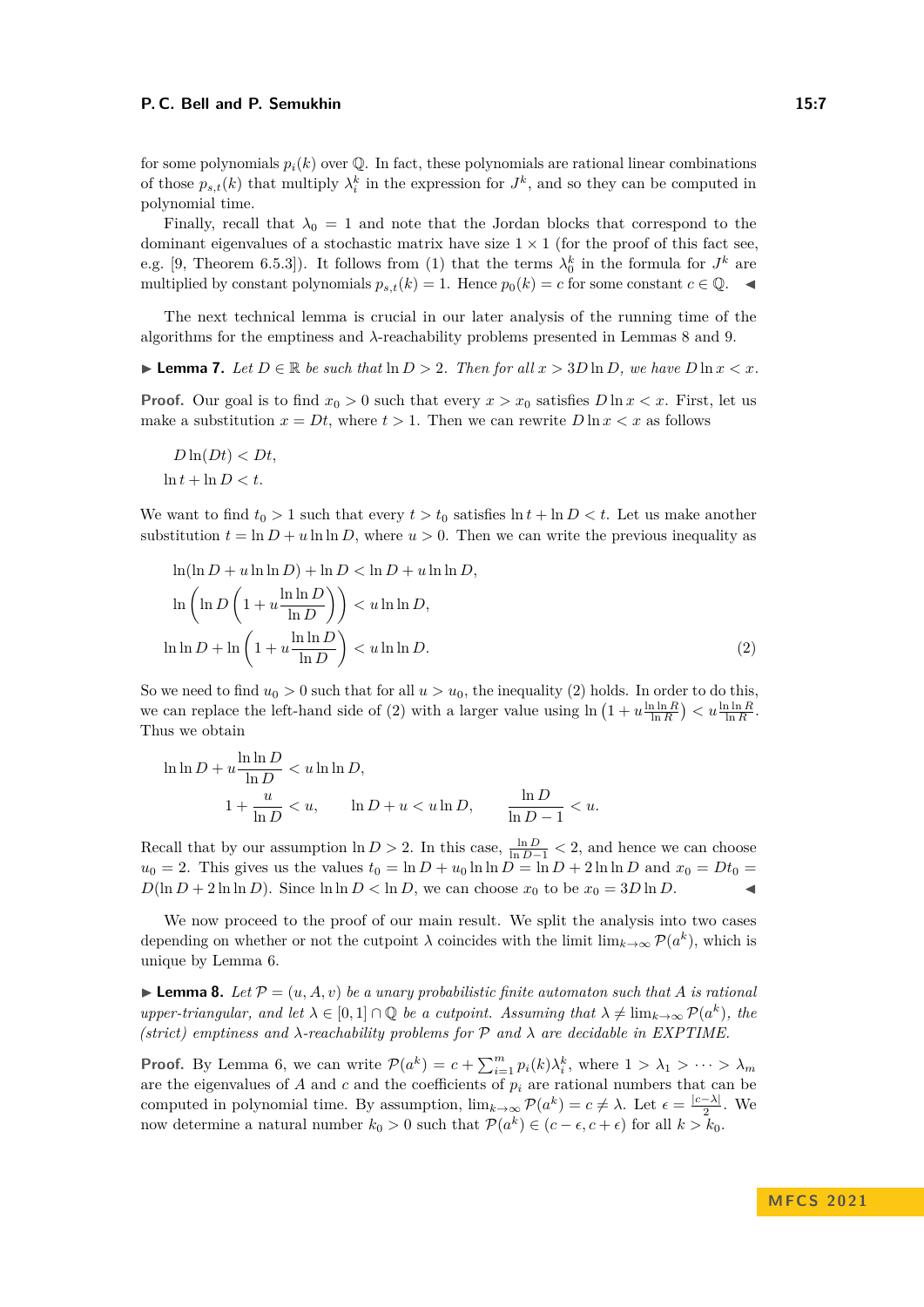## **15:8 Decision Questions for Probabilistic Automata on Small Alphabets**

Let each  $p_i(k)$  have the form  $p_i(k) = a_{i,s}k^s + a_{i,s-1}k^{s-1} + \cdots + a_{i,0}$ , where  $s \le n$  is the size of the largest Jordan block in the Jordan normal form of *A* (we do not assume here that  $a_{i,s} \neq 0$ ). Then for all  $k > 0$  we have

$$
\left| \sum_{i=1}^{m} p_i(k) \lambda_i^k \right| \leq \lambda_1^k \sum_{i=1}^{m} |p_i(k)| \leq \lambda_1^k k^s \sum_{i=1}^{m} \sum_{j=0}^{s} |a_{i,j}| = dk^s \lambda_1^k,
$$

where  $d = \sum_{i=1}^{m} \sum_{j=0}^{s} |a_{i,j}| \in \mathbb{Q}$  can be computed in polynomial time by Lemma [6.](#page-5-1) Let  $k_1 > 0$  be a number to be defined later such that for all  $k > k_1$ ,

$$
k^s < \left(\frac{1}{\sqrt{\lambda_1}}\right)^k = \lambda_1^{-\frac{k}{2}}.
$$

Then for all  $k > k_1$ , we have  $dk^s \lambda_1^k < d\lambda_1^{\frac{k}{2}}$ . Thus we need to find  $k_0 \geq k_1$  such that for all  $k > k_0$ , we have  $\lambda_1^{\frac{k}{2}} < \epsilon/d$ . Note that if  $\epsilon/d \ge 1$ , then we can take  $k_0 = k_1$ . Hence we assume that  $\epsilon/d < 1$ .

The inequality  $\lambda_1^{\frac{k}{2}} < \epsilon/d$  is equivalent to  $k \ln \lambda_1 < 2 \ln(\epsilon/d)$ . Since  $\ln \lambda_1 < 0$ , the previous inequality is equivalent to

<span id="page-7-0"></span>
$$
k > \frac{2\ln(\epsilon/d)}{\ln \lambda_1} = \frac{2\ln(d/\epsilon)}{-\ln \lambda_1}.
$$
\n(3)

To determine *k*0, we need an upper bound on the right-hand side of [\(3\)](#page-7-0). We will use the fact that for any rational  $r > 1$ ,  $\ln r < \log_2 r \leq \log_2 \lceil r \rceil < \text{bins}(\lceil r \rceil)$ , where  $\text{bins}(n)$  is the size of the binary representation of *n*. Thus bins( $\lceil r \rceil$ ) gives a polynomially computable integer upper bound for ln *r*.

Next, using the fact that  $\ln(1+x) < x$  for  $x \neq 0$ , we obtain

$$
\ln \lambda_1 = \ln(1 + (\lambda_1 - 1)) < \lambda_1 - 1,
$$

which gives  $-\ln \lambda_1 > 1 - \lambda_1$ . Hence a polynomially computable upper bound on the right-hand side of [\(3\)](#page-7-0) is

<span id="page-7-2"></span>
$$
\frac{2\ln(d/\epsilon)}{-\ln\lambda_1} < \frac{2\operatorname{bins}(\lceil d/\epsilon \rceil)}{1 - \lambda_1}.\tag{4}
$$

Next we compute a value  $k_1$  such that for all  $k > k_1$ :

<span id="page-7-1"></span>
$$
k^s < \lambda_1^{-\frac{k}{2}} \qquad \text{or, equivalently,} \qquad C \ln k < k,\tag{5}
$$

where  $C = \frac{2s}{1}$  $\frac{2s}{-\ln \lambda_1}$ . Using the fact that  $\ln(1+x) < x$  for  $x \neq 0$ , we obtain  $C < \frac{2s}{1-\lambda_1}$ . Hence in order to find  $k_1$ , we can replace *C* in [\(5\)](#page-7-1) with  $D = \frac{2s}{1}$  $\frac{20}{1-\lambda_1}$ . In addition, we can assume that  $\ln D > 2$ , since otherwise we can replace *D* with a larger value that satisfies this condition, e.g. with  $D = 9$ . Now, Lemma [7](#page-6-2) implies that every  $k > 3D \ln D$  satisfies  $D \ln k < k$ . To make this value polynomially computable, we can choose it to be

$$
k_1 = 3[D]\text{bins}([D]), \text{ where } D = \max\left\{\frac{2s}{1-\lambda_1}, 9\right\}.
$$

Finally, combining the right-hand side of [\(4\)](#page-7-2) with the above formula, we can define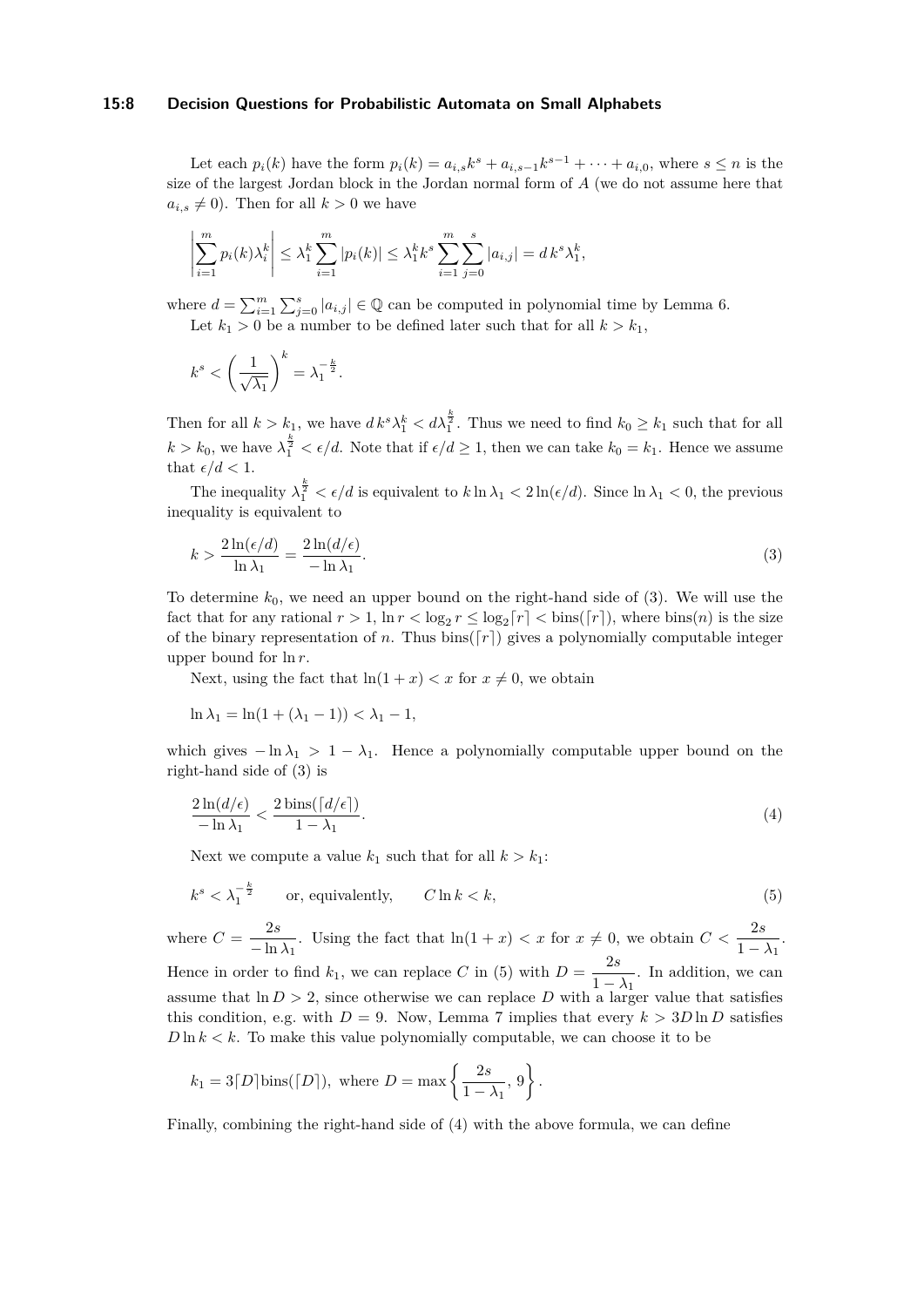$$
k_0 = \max \left\{ \frac{2 \operatorname{bins}(\lceil d/\epsilon \rceil)}{1 - \lambda_1}, \ 3 \lceil D \rceil \operatorname{bins}(\lceil D \rceil) \right\}.
$$

Note that all the values that appear in the above formula, e.g. *ϵ*, *d* and *D*, can be computed in polynomial time from the input data.

At this point we have derived a polynomially computable  $k_0$  such that  $\mathcal{P}(a^k) = u^T A^k v \in$  $(c - \epsilon, c + \epsilon)$  and, in particular,  $\mathcal{P}(a^k) \neq \lambda$  for all  $k > k_0$ . Now, to decide the  $\lambda$ -reachability problem, we need to check for each integer  $k \in [0, k_0]$  whether  $u^T A^k v = \lambda$ . Note that the number of integers in  $[0, k_0]$  is equal to  $2^{\text{bins}(k_0)}$ , which is exponential in the instance size. Also, computing  $A^k$  for a given  $k \in [0, k_0]$  takes exponential time because bins $(A^k)$  $\mathcal{O}(2^{\text{bins}(k_0)}\text{bins}(A))$ . So, the overall algorithm is in EXPTIME.

In a similar way, we can decide the (strict) emptiness problem in EXPTIME. For instance, suppose  $\lambda > c$ . Then for all  $k > k_0$ , we have  $\mathcal{P}(a^k) < c + \epsilon < \lambda$ . Thus deciding whether there exists *k* such that  $\mathcal{P}(a^k) < \lambda$  is trivial. Suppose we want to know if there exists *k* such that  $\mathcal{P}(a^k) \geq \lambda$ . In this case, we need to check for each integer  $k \in [0, k_0]$  whether  $u^T A^k v \geq \lambda$ . By the same argument as before, this can be done in EXPTIME.

<span id="page-8-0"></span> $\blacktriangleright$  **Lemma 9.** Let  $\mathcal{P} = (u, A, v)$  be a unary polynomially ambiguous probabilistic finite *automaton such that A is upper-triangular and let*  $\lambda \in [0,1] \cap \mathbb{Q}$  *be a cutpoint. Assuming that*  $\lambda = \lim_{k \to \infty} \mathcal{P}(a^k)$ , the (strict) emptiness and  $\lambda$ -reachability problems for  $\mathcal{P}$  and  $\lambda$  are *decidable in EXPTIME.*

**Proof.** Recall that by Lemma [6,](#page-5-1) we can write  $\mathcal{P}(a^k) = c + \sum_{i=1}^m p_i(k)\lambda_i^k$ , where  $1 > \lambda_1 >$  $\cdots > \lambda_m$  are the eigenvalues of A and c and the coefficients of  $p_i$  are rational numbers computable in polynomial time. By our assumption,  $\lambda = \lim_{k \to \infty} \mathcal{P}(a^k) = c$ . As before, let each  $p_i(k)$  have the form  $p_i(k) = a_{i,s}k^s + a_{i,s-1}k^{s-1} + \cdots + a_{i,0}$ , where  $s \leq n$  (we do not assume here that  $a_{i,s} \neq 0$ .

In addition, assume that the leading coefficient of  $p_1(k)$  is  $a_{1,t}$ , for some  $t \leq s$ . Without loss of generality, suppose  $a_{1,t} > 0$ ; the case when  $a_{1,t} < 0$  is similar. First, we compute  $k_0$ such that  $p_1(k) > \frac{1}{2}a_{1,t}k^t$  for all  $k > k_0$ . To do this, we will use the following inequalities:

$$
a_{1,t}k^{t} + a_{1,t-1}k^{t-1} + \dots + a_{1,0} > \frac{1}{2}a_{1,t}k^{t} \iff \frac{1}{2}a_{1,t}k^{t} + a_{1,t-1}k^{t-1} + \dots + a_{1,0} > 0
$$
\n
$$
\text{and } |a_{1,t-1}k^{t-1} + \dots + a_{1,0}| \le k^{t-1}(|a_{1,t-1}| + \dots + |a_{1,0}|) = k^{t-1} \sum_{j=0}^{t-1} |a_{1,j}| \quad \text{if } k \ge 1.
$$

So, the inequality  $p_1(k) > \frac{1}{2}a_{1,t}k^t$  follows from  $\frac{1}{2}a_{1,t}k^t > k^{t-1}\sum_{j=0}^{t-1}|a_{1,j}|$ , which is equivalent to  $k > \frac{2}{a_{1,t}} \sum_{j=0}^{t-1} |a_{1,j}|$ . Therefore, we conclude that

<span id="page-8-1"></span>
$$
p_1(k) > \frac{1}{2}a_{1,t}k^t \quad \text{for all } k \text{ such that } k > k_0 := \max\left\{1, \frac{2}{a_{1,t}}\sum_{j=0}^{t-1}|a_{1,j}|\right\}.
$$
 (6)

<span id="page-8-3"></span>Now we want to find  $k_1 \geq k_0$  such that for all  $k > k_1$ , we have

<span id="page-8-2"></span>
$$
\lambda_1^k p_1(k) + \lambda_2^k p_2(k) + \dots + \lambda_m^k p_m(k) > 0.
$$
 (7)

Note that

$$
|\lambda_2^k p_2(k) + \dots + \lambda_m^k p_m(k)| \leq \lambda_2^k (|p_2(k)| + \dots + |p_m(k)|) \leq dk^s \lambda_2^k,
$$
\n(8)

where  $d = \sum_{i=2}^{m} \sum_{j=0}^{s} |a_{i,j}|$ . Using [\(6\)](#page-8-1) and [\(8\)](#page-8-2), we see that [\(7\)](#page-8-3) holds whenever  $k > k_0$  and  $dk^s \lambda_2^k < \frac{1}{2} a_{1,t} k^t \lambda_1^k$ , which is equivalent to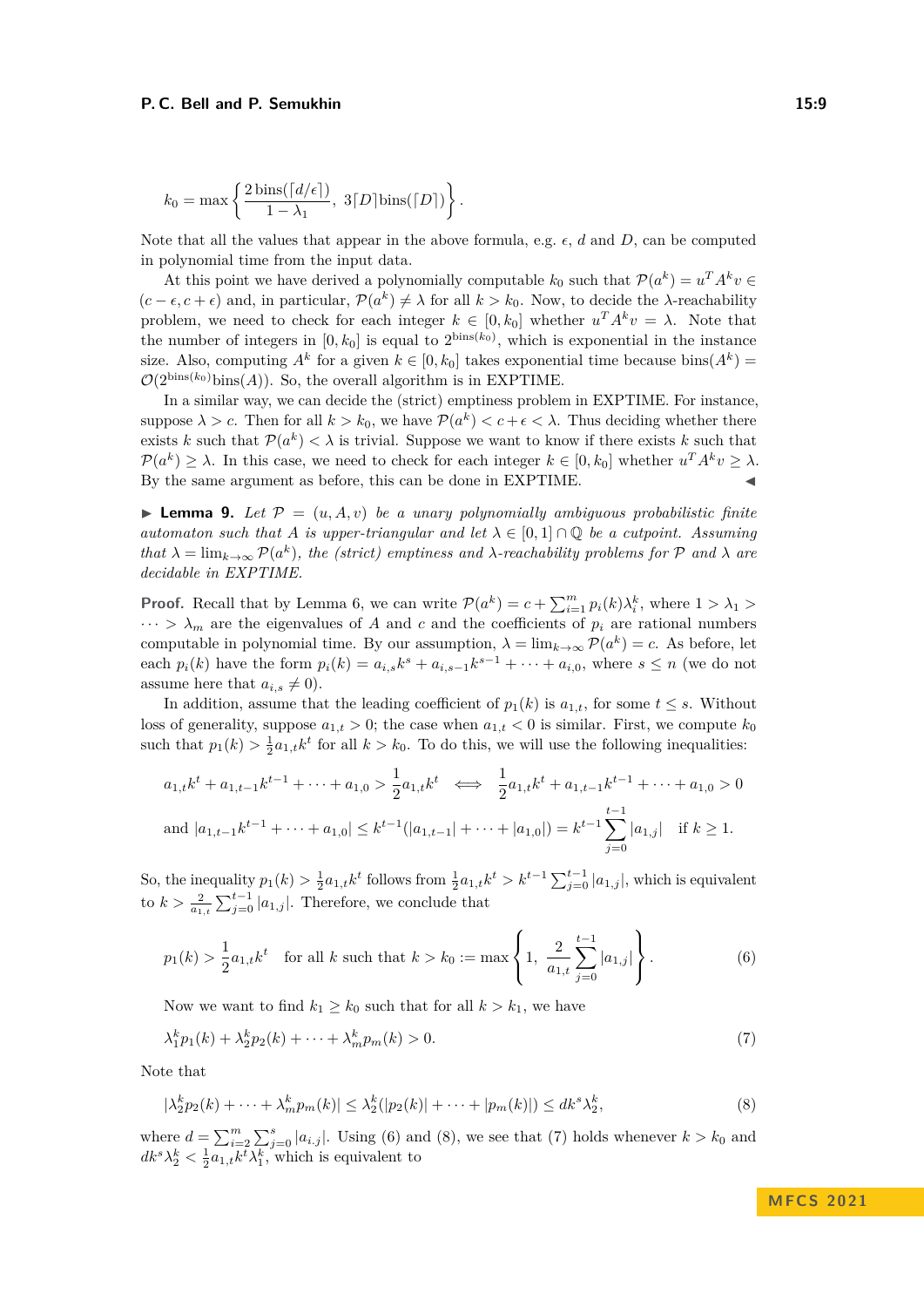## **15:10 Decision Questions for Probabilistic Automata on Small Alphabets**

<span id="page-9-0"></span>
$$
\frac{2dk^{s-t}}{a_{1,t}} < \left(\frac{\lambda_1}{\lambda_2}\right)^k \quad \text{or} \quad \ln \frac{2d}{a_{1,t}} + (s-t)\ln k < k \ln \frac{\lambda_1}{\lambda_2}
$$
\n
$$
\frac{1}{\ln \lambda_1/\lambda_2} \left(\ln \frac{2d}{a_{1,t}} + (s-t)\ln k\right) < k. \tag{9}
$$

We will use the following inequality

$$
\ln \frac{\lambda_1}{\lambda_2} = -\ln \frac{\lambda_2}{\lambda_1} = -\ln \left( 1 + \frac{\lambda_2 - \lambda_1}{\lambda_1} \right) > -\frac{\lambda_2 - \lambda_1}{\lambda_1} > \lambda_1 - \lambda_2.
$$

Then we can replace [\(9\)](#page-9-0) with a stronger inequality

<span id="page-9-1"></span>
$$
\frac{1}{\lambda_1 - \lambda_2} \left( \ln \frac{2d}{a_{1,t}} + (s - t) \ln k \right) < k. \tag{10}
$$

In the following, we will assume  $t < s$  since otherwise [\(10\)](#page-9-1) simplifies to  $\frac{1}{\lambda_1 - \lambda_2} \ln \frac{2d}{a_{1,t}} < k$ . Let us make the substitution  $k = t\left(\frac{2d}{a_{1,t}}\right)^{-\frac{1}{s-t}}$ , where  $t > 0$ . Then [\(10\)](#page-9-1) can be written as

$$
\frac{1}{\lambda_1 - \lambda_2} \left( \ln \frac{2d}{a_{1,t}} + (s - t) \ln t + (s - t) \frac{-1}{s - t} \ln \frac{2d}{a_{1,t}} \right) < t \left( \frac{2d}{a_{1,t}} \right)^{-\frac{1}{s - t}} \\
\left( \frac{2d}{a_{1,t}} \right)^{\frac{1}{s - t}} \frac{s - t}{\lambda_1 - \lambda_2} \ln t < t.
$$

Let  $D = \max \left\{ 9, \left( \frac{2d}{a_{1,t}} \right)^{\frac{1}{s-t}} \frac{s-t}{\lambda_1 - \lambda_2} \right\}$ . Here 9 is needed to satisfy the requirement  $\ln D > 2$ in Lemma [7.](#page-6-2) Then by Lemma [7,](#page-6-2) the above inequality holds when *t >* 3*D* ln *D*. Therefore, [\(10\)](#page-9-1) and hence [\(9\)](#page-9-0) holds when  $k > 3\left(\frac{2d}{a_{1,t}}\right)^{-\frac{1}{s-t}}D\ln D$ . To make this bound polynomially computable, we can simplify it as follows. Suppose that  $2d \ge a_{1,t}$ . Then [\(9\)](#page-9-0) holds when

$$
k > k_1 := 3\lceil E \rceil \text{bins}(\lceil E \rceil), \quad \text{where } E = \max\left\{9, \frac{2d}{a_{1,t}} \cdot \frac{s-t}{\lambda_1 - \lambda_2}\right\}
$$

because in this case  $\left(\frac{2d}{a_{1,t}}\right)^{\frac{1}{s-t}} \leq \frac{2d}{a_{1,t}}$  and  $\left(\frac{2d}{a_{1,t}}\right)^{-\frac{1}{s-t}} \leq 1$ . On the other hand, if  $2d < a_{1,t}$ , then [\(9\)](#page-9-0) holds when

$$
k > k_1 := 3 \left\lceil \frac{a_{1,t}}{2d} E \right\rceil \text{bins}(\lceil E \rceil), \quad \text{where } E = \max \left\{ 9, \frac{s-t}{\lambda_1 - \lambda_2} \right\}
$$

because in this case  $\left(\frac{2d}{a_{1,t}}\right)^{-\frac{1}{s-t}} < \left(\frac{2d}{a_{1,t}}\right)^{-1}$  and  $\left(\frac{2d}{a_{1,t}}\right)^{\frac{1}{s-t}} < 1$ .

Finally, we conclude that [\(7\)](#page-8-3) holds for all  $k > k_2 := max{k_0, k_1}$ , where both  $k_0$  and  $k_1$ are computable in PTIME. In other words, we obtained a polynomially computable value  $k_2$  such that  $\mathcal{P}(a^k) > c = \lambda$  for all  $k > k_2$ . Using the same argument as at the end of the proof of Lemma [8,](#page-6-0) we can show that the (strict) emptiness and *λ*-reachability problems are decidable in EXPTIME.

We are now ready to give a proof of Theorem [4.](#page-3-0)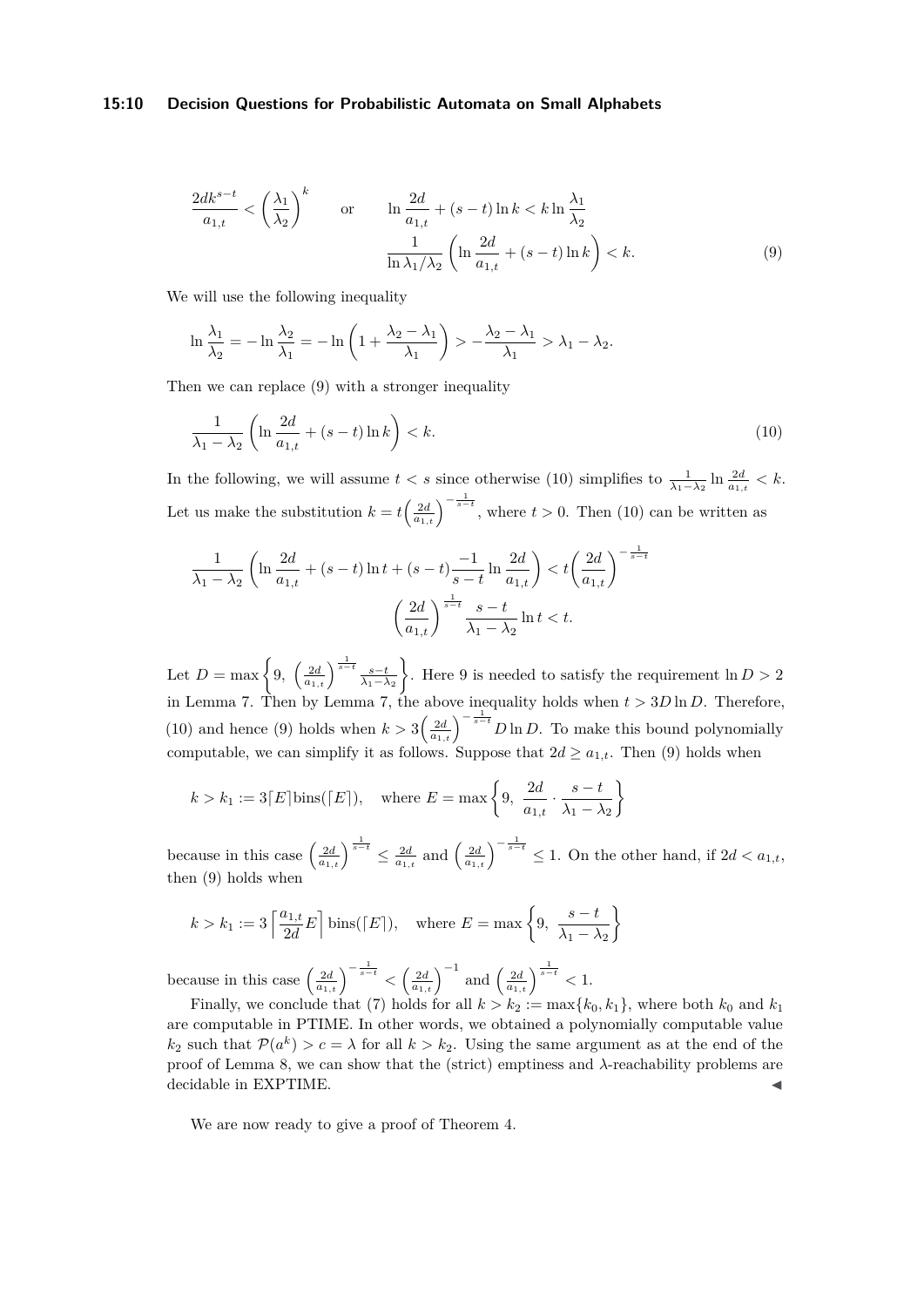**Proof of Theorem [4.](#page-3-0)** Let  $\mathcal{P} = (u, A, v)$  be a polynomially ambiguous unary PFA. By Lemma [5,](#page-4-0) we can compute in EXPTIME a set of *d* polynomially ambiguous unary PFAs  ${\mathcal{P}}_s = (u_s, U, v') \mid 0 \le s \le d - 1$  such that *U* is rational upper-triangular and

$$
\mathcal{P}(a^{rd+s}) = \mathcal{P}_s(a^r) = u_s^T U^r v',
$$

where  $0 \leq s \leq d-1$ .

Suppose  $\lambda$  is a given cutpoint. If we want to decide whether there exists  $k$  such that  $\mathcal{P}(a^k) = \lambda$  (or  $\mathcal{P}(a^k) \geq \lambda$ ), we can check for every *s* from 0 to *d* − 1 whether there exists *r* such that  $\mathcal{P}_s(a^r) = \lambda$  (or  $\mathcal{P}_s(a^r) \geq \lambda$ , respectively), which can be done in EXPTIME using Lemmas [8](#page-6-0) and [9.](#page-8-0) Namely, we will use Lemma 8 if  $\lambda \neq c_s$  and Lemma [9](#page-8-0) if  $\lambda = c_s$  for the current values of  $s \in [0, d-1]$ . Finally, we note that even though the value of *d* can be exponential in the input size, the whole procedure can still be done in EXPTIME.

Skolem's problem is at least NP-hard  $[6]$  implying that the  $\lambda$ -reachability and emptiness problems are also NP-hard, at least for PFA of exponential ambiguity. Our next result shows that NP-hardness can be established even for unary PFAs of *finite ambiguity*.

<span id="page-10-0"></span>▶ **Theorem 10.** *The λ-reachability and emptiness problems for unary finitely ambiguous Probabilistic Finite Automata*  $\mathcal{P} = (u, A, v)$  *with*  $\{0, 1\}$ *-matrix A are NP-hard.* 

**Proof.** The NP-hardness of Skolem's problem was established in [\[6\]](#page-15-15). Specifically, Corollary 1.3 of [\[6\]](#page-15-15) states that the problem of determining, for a given matrix  $A \in \{0,1\}^{n \times n}$  and row vectors  $b, c \in \{0, 1\}^n$ , if  $b^T A^k c = 0$  for some  $k \geq 0$  is NP-hard. Examination of the proof of this corollary shows that in fact  $P$  is finitely ambiguous as we shall show.

The proof of Theorem 1.1 of [\[6\]](#page-15-15) shows a reduction of 3SAT on *m* clauses with *n* letters to a unary rational expression *E* of the form:

$$
E = \bigcup_{j=0}^{k} a^{z_j} (a^{r_j})^*,
$$

where  $k = \mathcal{O}(n^3m)$  and  $z_j, r_j = \mathcal{O}(n^6)$  as is not difficult to see from the proof in [\[6\]](#page-15-15). Notice then that each  $z_j$ ,  $r_j$  represented in unary has a polynomial size in terms of the 3SAT instance and thus *E* also has a polynomial representation size.

We may then invoke Kleene's theorem [\[15\]](#page-15-16) to state that the language recognised by *E* is also recognised by an NFA  $\mathcal{P} = (b, \{A\}, c)$  which thus allows the derivation of Corollary 1.3 of [\[6\]](#page-15-15). Note that *E* is simply the union of rational expressions of the form  $E_j = a^{z_j}(a^{r_j})^*$ . Each  $E_j$  can be transformed to an NFA  $\mathcal{N}_j$  with  $z_j + r_j + 1$  states  $S_j = n_{0,j}, \ldots, n_{z_j,j}, n_{z_j+1,j}, \ldots, n_{z_j+r_j,j}$  with initial state  $n_{0,j}$ , final state  $n_{z_j+1,j}$  and transition function  $\delta : S_j \times \{a\} \to S_j$  given by  $\delta(n_{i,j}, a) = n_{i+1,j}$  for  $0 \leq i \leq z_j + r_j - 1$  and  $\delta(n_{z_j+r_j}, a) = n_{z_j+1,j}.$ 

We may then form an NFA  $\mathcal N$  by  $\mathcal N = \bigcup_{j=0}^k \mathcal N_j$  with the usual construction. In this case, N has set of initial states  $\{n_{0,j} \mid 1 \leq j \leq k\}$ , set of final states  $\{n_{z_j+1,j} \mid 1 \leq j \leq k\}$ and states in disjoint subsets  $S_j$  and  $S_{j'}$  with  $j \neq j'$  are not connected. This implies by the IDA property of [\[23\]](#page-16-0) that  $\mathcal N$  is finitely ambiguous since there does not exist any state with two outgoing transitions (by which reasoning we also know that each row of  $\mathcal{N}$ 's transition matrix has exactly one entry 1 with all others 0). In fact one may see that  $N$  is  $k$ -ambiguous with  $k = \mathcal{O}(n^3m)$ . The number of states of N is  $d = \sum_{j=0}^{k} z_j + r_j + 1 = \mathcal{O}(n^9m)$  which is polynomial in the 3SAT instance representation size.

We note that actually  $N$  is already close to a PFA. Since each row is zero except for exactly one entry 1, matrix *A* is stochastic. We thus consider Probabilistic Finite Automaton  $\mathcal{P} = (u, \{A\}, c)$  where  $u = \frac{b}{|b|}$  is the initial (stochastic) vector.  $\mathcal{P}$  has polynomial ambiguity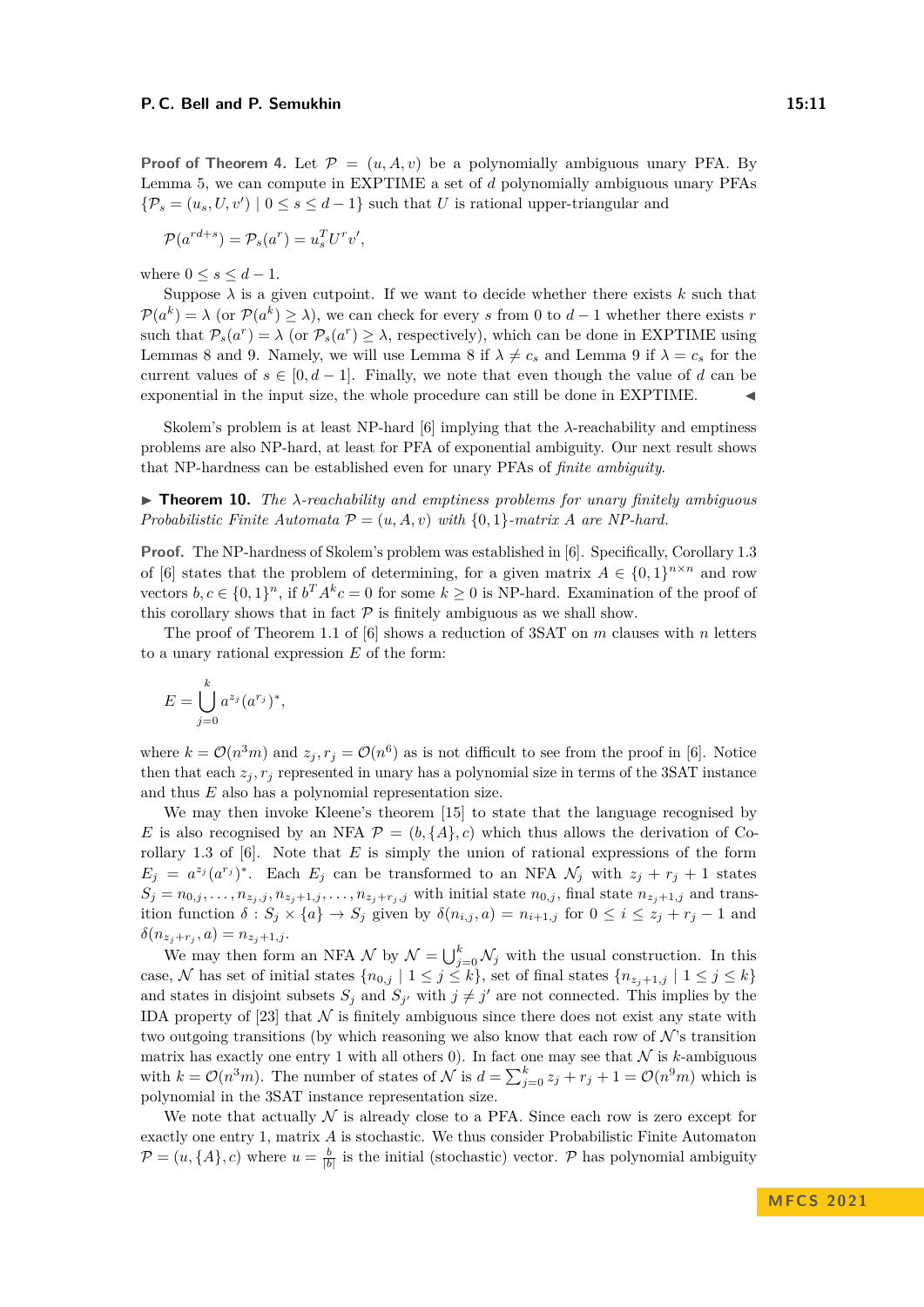## **15:12 Decision Questions for Probabilistic Automata on Small Alphabets**

since N does. Therefore, deciding if there exists  $k \geq 0$  such that  $\mathcal{P}(a^k) = 0$  or  $\mathcal{P}(a^k) \leq 0$  is NP-hard to determine, proving NP-hardness of the *λ*-reachability and emptiness problems. Since we did not modify  $\mathcal N$  to derive  $\mathcal P$  other than to scale the initial vector, the degree of ambiguity is retained.

<span id="page-11-0"></span> $\triangleright$  **Corollary 11.** *The*  $\lambda$ -reachability and emptiness problems for unary polynomially ambiguous *PFA*  $P = (u, A, v)$  *with*  $\{0, 1\}$ *-matrix A are NP-complete.* 

**Proof.** NP-hardness follows from Theorem [10](#page-10-0) since finite ambiguity is a stronger property than polynomially ambiguity. To prove the NP upper bound, we will show that the algorithm in the proof of Theorem [4](#page-3-0) can be done in NP. We again use Lemmas [5,](#page-4-0) [6,](#page-5-1) [8](#page-6-0) and [9.](#page-8-0) Note that the value *d* from Lemma [5](#page-4-0) can be exponential. However, its binary presentation has polynomial size. So, instead of cycling though all *s* from 0 to *d*−1, we can nondeterministically guess in polynomial time a value  $s \in [0, d-1]$ .

Next, we note that the values of  $k_0$  in Lemma [8](#page-6-0) and  $k_2$  in Lemma [9](#page-8-0) also have binary representations of polynomial size. Again, instead of checking every  $k$  in  $[0, k_0]$  or  $[0, k_2]$ , we can nondeterministically guess *k* in polynomial time.

Finally, in the verification step of our algorithm we need to compute the matrices *A<sup>d</sup>* , *A<sup>s</sup>* and  $(A^d)^k$ . This can be done in polynomial time using exponentiation by squaring. Indeed, the exponentiation by squaring requires polynomially many steps. Also, any power of a stochastic  $\{0,1\}$ -matrix is also a stochastic  $\{0,1\}$ -matrix, so the entries of the power matrices do not grow in size.

# **4 Binary PFA**

The following theorem shows that the *λ*-reachability and emptiness problems are NP-hard for binary PFA of *polynomial ambiguity* with *commuting* transition matrices (and the matrices can be assumed fixed in the case of *λ*-reachability and nonstrict emptiness). The emptiness problem for non-commutative binary PFA over 25 states is known to be undecidable, at least over exponentially ambiguous PFA [\[12\]](#page-15-2). Emptiness is also undecidable for exponentially ambiguous commutative PFA, although with many more states and a larger alphabet [\[2\]](#page-15-7).

<span id="page-11-1"></span>▶ **Theorem 12.** *The λ-reachability and emptiness problems are NP-hard for binary probabilistic finite automata of polynomial ambiguity with commuting matrices of dimension* 9 *for λ-reachability,* 37 *for nonstrict emptiness, and* 40 *for strict emptiness. Moreover, the matrices can be assumed* fixed *for the λ-reachability and nonstrict emptiness problems.*

**Proof.** We use a reduction from the solvability of binary quadratic Diophantine equations. Namely, given an equation of the form  $ax^2 + by - c = 0$ , where  $a, b, c \in \mathbb{N}$ , it is NP-hard to determine if there exists  $x, y \in \mathbb{N}$  satisfying the equation [\[16\]](#page-15-17). We begin with the  $\lambda$ -reachability problem before considering the emptiness problem.

*λ***-Reachability reduction.** Let  $A = \begin{pmatrix} 1 & 1 \ 0 & 1 \end{pmatrix}$  and note that  $A^k = \begin{pmatrix} 1 & k \ 0 & 1 \end{pmatrix}$  and that  $(A \otimes$  $A)_{1,4}^k = (A^k \otimes A^k)_{1,4} = k^2$  $A)_{1,4}^k = (A^k \otimes A^k)_{1,4} = k^2$ . We form a weighted automaton<sup>2</sup>  $W_1$  on binary alphabet  $\Sigma = \{h, g\}$ in the following way to encode  $ax^2 + by$  (we will deal with *c* later). Let  $W_1 = (u_1, \phi, v_1)$  where  $u_1, v_1 \in \mathbb{N}^7$  and  $\phi: \Sigma^* \to \mathbb{N}^{7 \times 7}$ . We define  $u_1 = (a, 0, 0, 0, b, 0, 0)^T$ ,  $v_1 = (0, 0, 0, 1, 0, 1, 0)^T$ and  $\phi(\ell) = \frac{1}{4}\phi'(\ell)$  for  $\ell \in \{h, g\}$  with

<span id="page-11-2"></span><sup>2</sup> For our purposes here, by a *weighted automaton* we simply mean an automaton whose initial vector, final vector, and transition matrices are over nonnegative integers.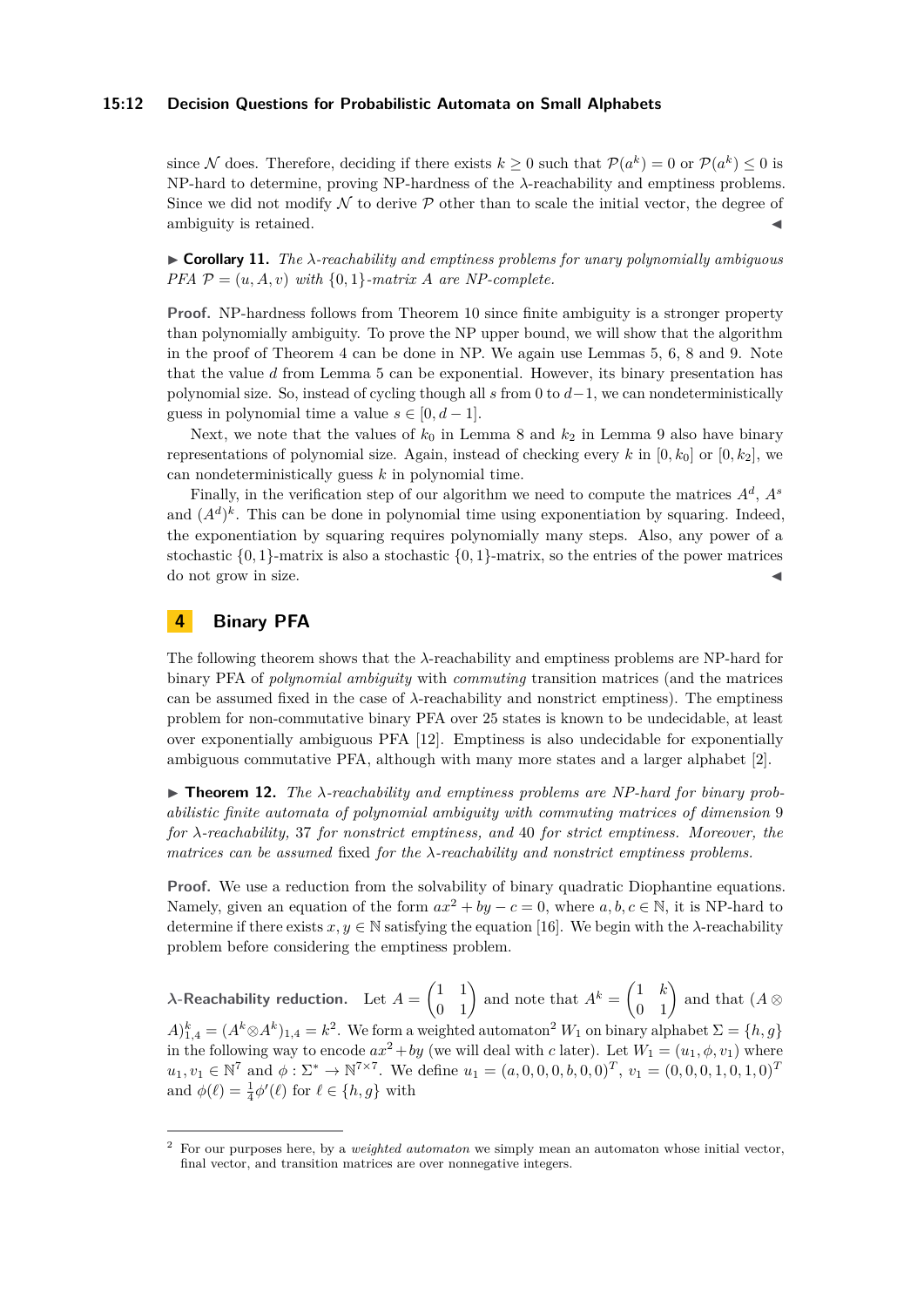$$
\phi'(h) = \left(\frac{(A \otimes A) \oplus I_2 \mid t_1}{\mathbf{0}^6} \right), \quad \phi'(g) = \left(\frac{I_4 \oplus A \mid t_2}{\mathbf{0}^6 \mid 4} \right),
$$

with  $\mathbf{0}^k = (0,0,\ldots,0) \in \mathbb{N}^k$ ,  $t_1 = (0,2,2,3,3,3)^T$  and  $t_2 = (3,3,3,3,2,3)^T$ . We see then that each row of  $\phi'(\ell)$  is nonnegative and sums to 4, thus  $\phi(\ell)$  is stochastic for  $\ell \in \{g, h\}$ . Furthermore, by the mixed product property of the Kronecker product, we see that  $((A \otimes A) \oplus I_2)^x = (A^x \otimes A^x) \oplus I_2$  and  $(I_4 \oplus A)^y = I_4 \oplus A^y$  for  $x, y \in \mathbb{N}$  and thus by the block upper triangular structure of  $\phi'(h)$ ,  $\phi'(g)$ , we see that

$$
\phi'(h^x g^y) = \left(\frac{(A^x \otimes A^x) \oplus A^y \mid t_{xy}}{\mathbf{0}^6} \middle| \frac{t_{xy}}{4^{x+y}}\right),\,
$$

where  $t_{xy}$  is a nonnegative vector maintaining the row sum at  $4^{x+y}$ . We now see that

<span id="page-12-0"></span>
$$
u_1^T \phi(h^x g^y) v_1 = \frac{ax^2 + by}{4^{x+y}}
$$
\n(11)

We define a second weighted automaton  $W_2 = (u_2, \psi, v_2)$  with  $u_2 = (c, 0)^T$ ,  $v_2 = (0, 1)^T$ and  $\psi : \Sigma^* \to \mathbb{N}^{2 \times 2}$  with  $\psi(\ell) = \frac{1}{4} \psi'(\ell)$  for  $\ell \in \{h, g\}$  defined thus:  $\psi'(h) = \psi'(g) = \begin{pmatrix} 1 & 3 \\ 0 & 4 \end{pmatrix}$ . We therefore see that

<span id="page-12-1"></span>
$$
u_2^T \psi(h^x g^y) v_2 = \frac{c(4^{x+y} - 1)}{4^{x+y}} = c(1 - \frac{1}{4^{x+y}})
$$
\n(12)

We now join  $W_1$  and  $W_2$  into a 9-state PFA  $\mathcal{P} = (u, \gamma, v)$  where  $u = \frac{1}{a+b+c}[u_1|u_2]$ ,  $v = [v_1|v_2]$  and  $\gamma(\ell) = \phi(\ell) \oplus \psi(\ell)$ . Combining Eqns [\(11\)](#page-12-0) and [\(12\)](#page-12-1) we see that

<span id="page-12-2"></span>
$$
u^T \gamma (h^x g^y) v = \frac{1}{a+b+c} \left( \frac{ax^2 + by}{4^{x+y}} + c \left( 1 - \frac{1}{4^{x+y}} \right) \right)
$$
  
= 
$$
\frac{1}{a+b+c} \left( c + \frac{ax^2 + by - c}{4^{x+y}} \right)
$$
(13)

which equals  $\frac{c}{a+b+c}$  if and only if  $ax^2 + by - c = 0$ . Note that  $\gamma(h)$  and  $\gamma(g)$  commute by their structure since clearly  $(A \otimes A) \oplus I$  and  $I_4 \oplus A$  commute, giving  $(A \otimes A) \oplus A$  in both cases (as a consequence of the mixed product properties of Lemma [1\)](#page-2-0) and the rightmost vector of the matrix simply retains the row sum at 1 for such a product since the matrices are stochastic. Both  $\gamma(h)$  and  $\gamma(g)$  are upper-triangular thus P is polynomially ambiguous.

**Nonstrict Emptiness reduction.** We now show the proof of the emptiness problem. We showed that the  $\lambda$ -reachability problem is NP-hard by deriving a PFA  $\mathcal P$  over the binary alphabet  $\{h, g\}$  such that  $\mathcal{P}(h^x g^y)$  is given by Eqn. [13.](#page-12-2) We note however that a non solution to  $ax^2 + by - c = 0$  can be positive or negative and thus we may be above or below the threshold  $\frac{c}{a+b+c}$ . This encoding thus cannot be used to show the NP-hardness of the *emptiness* problem.

Instead, we can use a similar encoding of the quartic polynomial given by  $(ax^2 + by - c)^2$  $a^2x^4 + 2abx^2y + b^2y^2 + c^2 - 2acx^2 - 2bcy$  with  $a, b, c \in \mathbb{N}$ . Note that we arranged the four positive terms first, followed by the two negative terms. Clearly  $(ax^2 + by - c)^2$  is nonnegative and equals zero if and only if  $ax^2 + by - c = 0$ . We will derive a PFA  $\mathcal{P}_2$  such that

$$
\mathcal{P}_2(h^x g^y) = \frac{1}{z} \left( (2ac + 2bc) + \frac{1}{16^{x+y}} (ax^2 + by + c)^2 \right),
$$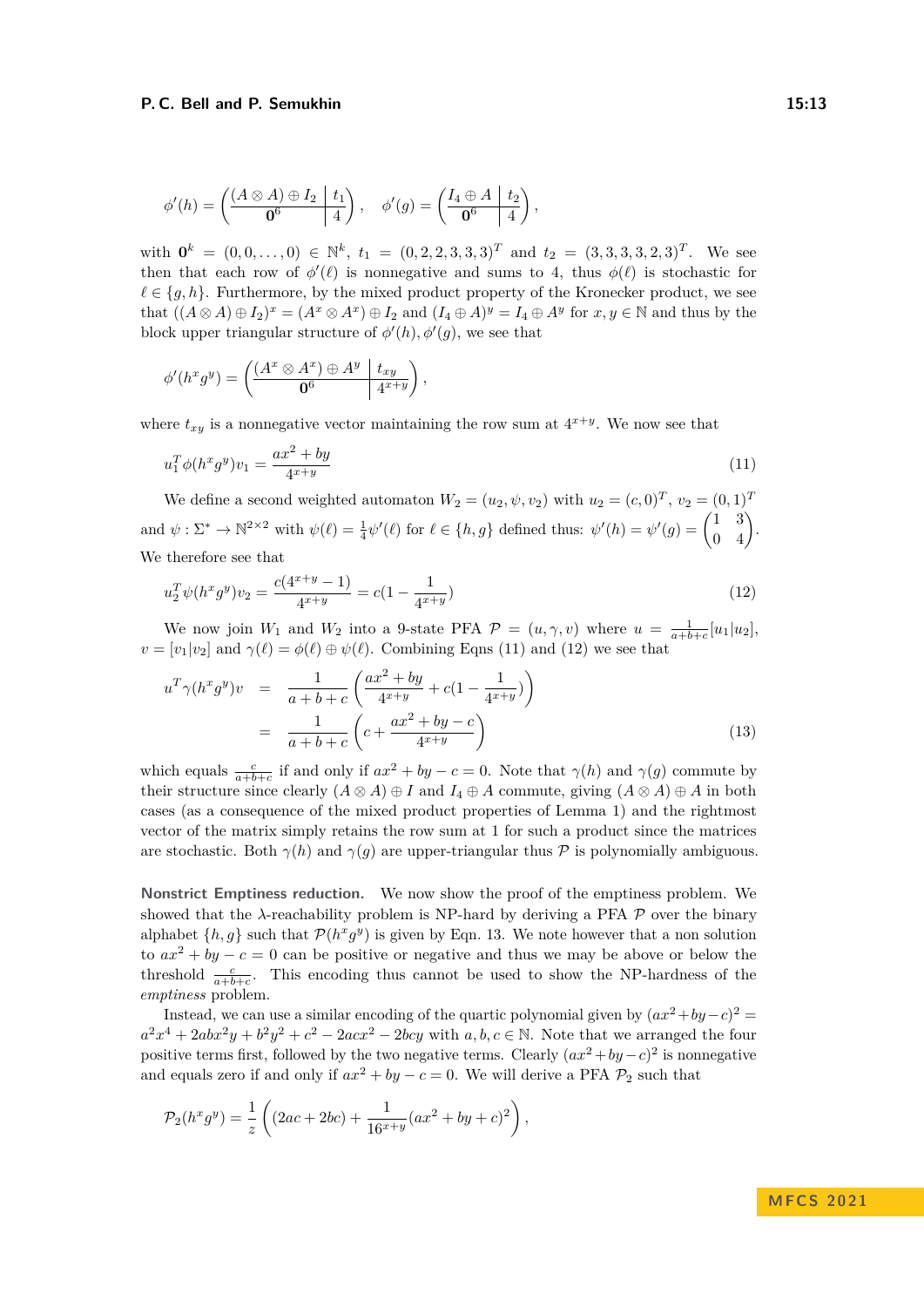## **15:14 Decision Questions for Probabilistic Automata on Small Alphabets**

where  $z = a^2 + 2ab + b^2 + c^2 + 2ac + 2bc$ , with the property that  $\mathcal{P}_2(h^x g^y) \geq \frac{2ac + 2bc}{z}$  with equality if and only if  $(ax^2 + by - c)^2 = 0$  which is NP-hard to determine. To this end, we compute the following four matrices  $\{H_+, G_+, H_-, G_-\}$ , the idea being that  $H_+$  and  $G_+$  will be used to compute the positive four terms and *H*<sup>−</sup> and *G*<sup>−</sup> will compute the negative terms:

$$
H_{+} = (\underbrace{A \otimes A \otimes A \otimes A}_{x^{4}}) \oplus (\underbrace{A \otimes A \otimes I_{2}}_{x^{2}y}) \oplus (\underbrace{I_{2} \otimes I_{2}}_{y^{2}}) \oplus \underbrace{1}_{y^{2}}
$$
\n
$$
G_{+} = (\underbrace{I_{2} \otimes I_{2} \otimes I_{2} \otimes I_{2}}_{x^{4}}) \oplus (\underbrace{I_{2} \otimes I_{2} \otimes A}_{x^{2}y}) \oplus (\underbrace{A \otimes A}_{y^{2}}) \oplus \underbrace{1}_{y^{2}}
$$
\n
$$
H_{-} = (\underbrace{A \otimes A}_{x^{2}}) \oplus \underbrace{I_{2}}_{y}
$$
\n
$$
G_{-} = (\underbrace{I_{2} \otimes I_{2}}_{x^{2}}) \oplus \underbrace{A}_{y}
$$

and by the mixed product property of Kronecker products of Lemma [1\)](#page-2-0),

$$
H_+^x G_+^y = (A^x \otimes A^x \otimes A^x \otimes A^x) \oplus (A^x \otimes A^x \otimes A^y) \oplus (A^y \otimes A^y) \oplus 1
$$
  

$$
H_-^x G_-^y = (A^x \otimes A^x) \oplus A^y
$$

Note that  $H_+^x G_+^y$  and  $H_-^x G_-^y$  each contain the positive and negative (respectively) term of  $(ax^2 + by - c)^2$ , excluding the coefficients, e.g.  $(H_+^x G_+^y)_{1,16} = x^4$  and  $(H_+^x G_+^y)_{17,24} = x^2y$ etc. Note also that  $H_+G_+ = G_+H_+$  and  $H_-G_- = G_-H_-$  which also follows from the mixed product properties and thus matrices  ${H_+, G_+}$  and  ${H_-, G_-}$  commute.

As before, we may now increase the dimension of each matrix  ${H_+, H_-, G_+, G_+}$  by 1 to ensure a common row sum (of 16 in this case) by adding a new column on the right hand side of each matrix, and then divide each matrix by this common value to give  $\{H'_{+}, H'_{-}, G'_{+}, G'_{-}\}$ so that each of these matrices is row stochastic. Matrices  $\{H'_{+}, G'_{+}\}$  and  $\{H'_{-}, G'_{-}\}$  still commute since this change only has an effect on the final column of the matrix.

We now show how to handle each term of  $(ax^2+by-c)^2$ . We first handle the positive terms. We define  $u_1 = (a^2, 0, \ldots, 0)^T \in \mathbb{Q}^{16}$ ,  $u_2 = (2ab, 0, \ldots, 0)^T \in \mathbb{Q}^8$ ,  $u_3 = (b^2, 0, 0, 0)^T \in \mathbb{Q}^4$ and  $u_4 = c^2$  and then let  $u_+ = [u_1|u_2|u_3|u_4|0] \in \mathbb{Q}^{30}$ . We let  $v_1 = (0, \ldots, 0, 1)^T \in \mathbb{Q}^{16}$ ,  $v_2 = (0, \ldots, 0, 1)^T \in \mathbb{Q}^8$ ,  $v_3 = (0, 0, 0, 1)^T \in \mathbb{Q}^4$  and  $v_4 = 1$ , and let  $v_+ = [v_1 | v_2 | v_3 | v_4 | 0] \in \mathbb{Q}^{30}$ . We then see that

<span id="page-13-0"></span>
$$
u_{+}^{T}(H_{+}')^{x}(G_{+}')^{y}v_{+}
$$
\n
$$
= \frac{1}{16^{x+y}} \left( u_{1}^{T}(A^{x} \otimes A^{x} \otimes A^{x} \otimes A^{x})v_{1} + u_{2}^{T}(A^{x} \otimes A^{x} \otimes A^{y})v_{2} + u_{3}^{T}(A^{y} \otimes A^{y})v_{3} + u_{4}^{T}v_{4} \right)
$$
\n
$$
= \frac{1}{16^{x+y}} \left( a^{2}x^{4} + 2abx^{2}y + b^{2}y^{2} + c^{2} \right)
$$
\n(14)

We next handle the negative terms, which is essentially accomplished by switching final and non-final states in the final state vectors to follow. Define  $u_5 = (2ac, 0, 0, 0)^T \in \mathbb{Q}^4$ and  $u_6 = (2bc, 0)^T \in \mathbb{Q}^2$  and let  $u_- = [u_5|u_6|0] \in \mathbb{Q}^7$ . We let  $v_5 = (0, 0, 0, 1)^T \in \mathbb{Q}^4$  and  $v_6 = (0, 1)^T \in \mathbb{Q}^2$ . Define  $v_- = [v_5|v_6|0] \in \mathbb{Q}^7$ . We then see that

<span id="page-13-1"></span>
$$
u_{-}^{T}(H'_{-})^{x}(G'_{-})^{y}(1 - v_{-})
$$
\n
$$
= (2ac + 2bc) - \frac{1}{16^{x+y}} \left( u_{5}^{T}(A^{x} \otimes A^{x})v_{5} + u_{6}^{T}A^{y}v_{6} + 0 \right)
$$
\n
$$
= (2ac + 2bc) - \frac{1}{16^{x+y}} \left( 2acx^{2} + 2bcy \right), \qquad (15)
$$

where  $\mathbf{1} = (1, 1, \ldots, 1)^T \in \mathbb{Q}^7$ . We used here the fact that  $X\mathbf{1} = \mathbf{1}$  for a row stochastic matrix *X*. We finally define that  $H = H'_{+} \oplus H'_{-} \in \mathbb{Q}^{37 \times 37}$  and  $G = G'_{+} \oplus G'_{-} \in \mathbb{Q}^{37 \times 37}$ , both of which are row stochastic and commute, and let  $u_\star = \frac{[u_+|u_-]}{z} \in \mathbb{Q}^{37}$  and  $v_\star = [v_+|(\mathbf{1} - v_-)] \in \mathbb{Q}^{37}$ ,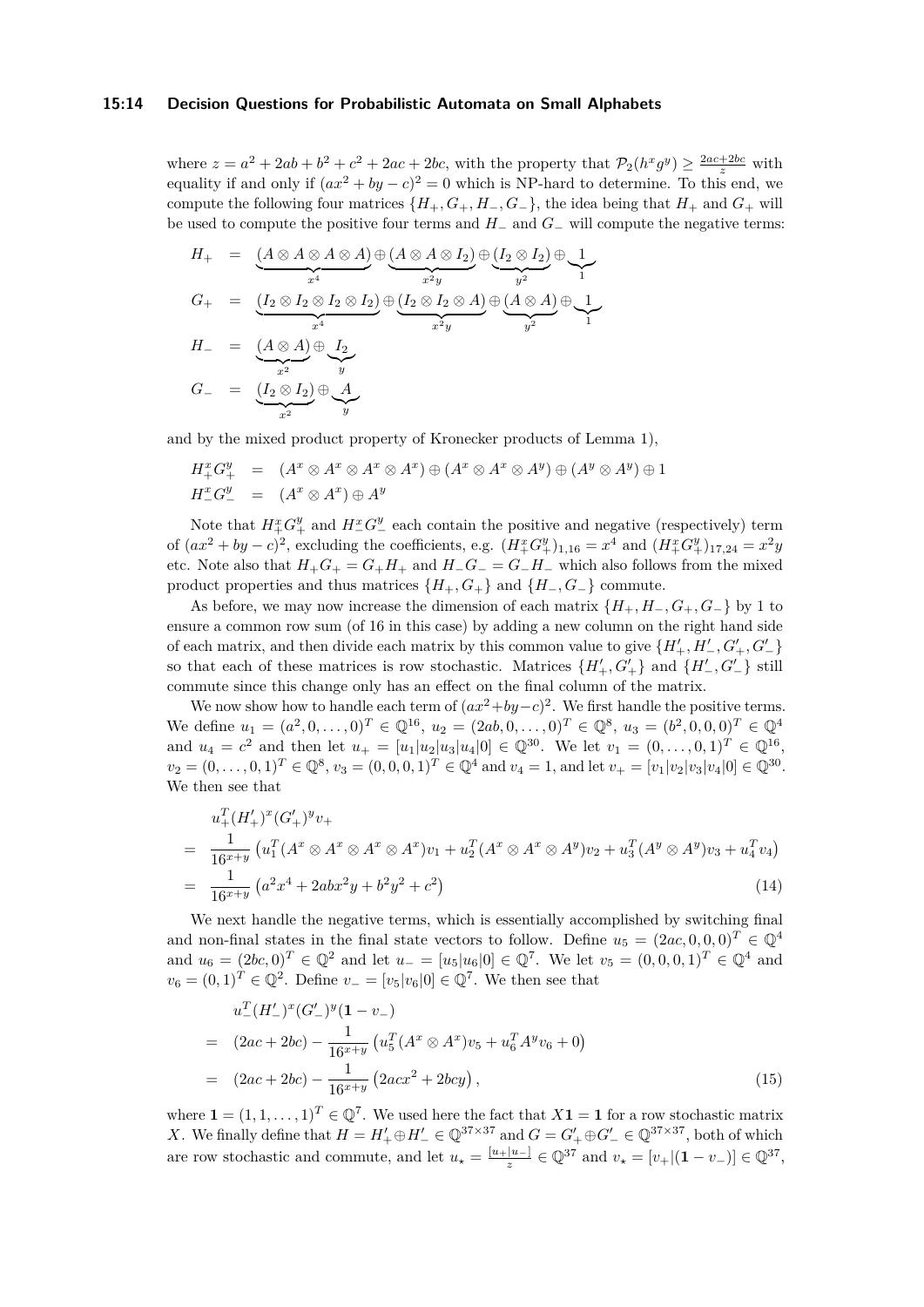with  $z = a^2 + 2ab + b^2 + c^2 + 2ac + 2bc$  to normalise vector  $u_\star$ . We see then that  $u_\star$  is a stochastic vector as required. We define the PFA  $\mathcal{P}_2 = (u_\star, \{H, G\}, v_\star)$  and we can now compute that

<span id="page-14-0"></span>
$$
\mathcal{P}_2(h^x g^y) = u_*^T H^x G^y v_*
$$
\n
$$
= u_*^T (H_+^{tx} G_+^{ty} \oplus H_-^{tx} G_-^{ty}) v_*
$$
\n
$$
= \frac{1}{16^{x+y}} \left( \frac{[u_+|u_-]}{z} \begin{pmatrix} \frac{H_+^x G_+^{y}}{0} & * & 0 \\ 0 & 16^{x+y} \end{pmatrix} \begin{pmatrix} H_-^{x} G_-^{y} & * \\ 0 & 0 \end{pmatrix} \begin{pmatrix} H_-^{x} G_-^{y} & * \\ 0 & 16^{x+y} \end{pmatrix} [v_+|(1-v_-)] \right)
$$
\n
$$
= \frac{1}{z 16^{x+y}} (u_+^T H_+^{x} G_+^{y} v_+ + u_-^T H_-^{x} G_-^{y} (1-v_-))
$$
\n
$$
= \frac{1}{z} (u_+^T (H_+')^x (G_+')^y v_+ + u_-^T (H_-')^x (G_-')^y (1-v_-))
$$
\n
$$
= \frac{1}{z} \left( (2ac + 2bc) + \frac{1}{16^{x+y}} (a^2 x^4 + 2ab x^2 y + b^2 y^2 + c^2) - \frac{1}{16^{x+y}} (2ac x^2 + 2bc y) \right)
$$
\n
$$
= \frac{1}{z} \left( (2ac + 2bc) + \frac{1}{16^{x+y}} (ax^2 + by - c)^2 \right) \tag{16}
$$

where  $*$  denote the column vectors used to ensure row sums of  $16^{x+y}$  and **0** denotes zero matrices of appropriate sizes. We also used Eqns [\(14\)](#page-13-0) and [\(15\)](#page-13-1).

Since  $(ax^2 + by - c)^2$  is nonnegative, we see that  $u_\star^T H^x G^y v_\star \geq \frac{2ac + 2bc}{z}$  with equality if and only if  $(ax^2 + by - c)^2 = 0$ , which is NP-hard to determine. Therefore using cutpoint  $\lambda = \frac{2ac+2bc}{z} \in \mathbb{Q} \cap [0,1]$  means the (nonstrict) emptiness problem is NP-hard (i.e. does there exist  $x, y \in \mathbb{N}$  such that  $u^T_* H^x G^y v_\star \leq \lambda$  is NP-hard). As before, matrices *H* and *G* are upper-triangular and commute by their structure, and therefore the result holds.

**Strict Emptiness reduction.** Finally we show how to handle the strict emptiness problem. We proceed with a technique inspired by [\[10\]](#page-15-18). By [\(16\)](#page-14-0), if  $P_2(h^x g^y) = u_*^T H^x G^y v_* \neq$  $\frac{1}{z}(2ac+2bc)$ , then  $u_x^TH^xG^yv_x \ge \frac{1}{z}((2ac+2bc)+\frac{1}{16^{x+y}})$  therefore  $P_2(h^x g^y) \le \frac{1}{z}(2ac+2bc)$ if and only if  $P_2(h^x g^y) < \frac{1}{z} ((2ac + 2bc) + \frac{1}{16^{x+y}}).$ 

Let us adapt  $\mathcal{P}_2$  in the following way to create a new PFA  $\mathcal{P}_3$ . Note that  $\mathcal{P}_2$  has 6 initial states (by  $u_{\star}$ ). We add three new states to  $\mathcal{P}_3$ , denoted  $q_0, q_F$  and  $q_*$ . State  $q_0$  is a new initial state of  $P_3$  which, for any input letter, has probability  $\frac{1}{2.6}$  of moving to each of the 6 initial states of  $\mathcal{P}_2$  and probability  $\frac{1}{2}$  to move to new state  $q_F$ . State  $q_F$  is a new final state that remains in  $q_F$  for any input letter with probability  $1 - \frac{1}{16z}$  and moves to a new non-accepting absorbing sink state  $q_*$  with probability  $\frac{1}{16z}$ . We now see that for any  $a \in \{h, g\}$ :

$$
\mathcal{P}_3(aw) = \frac{1}{2}\mathcal{P}_2(w) + \frac{1}{2}\left(1 - \frac{1}{16^{|w|}z^{|w|}}\right)
$$

If there exists  $w_1 = h^x g^y$  with  $x, y \ge 0$  such that  $\mathcal{P}_2(w_1) \le \frac{1}{z}(2ac + 2bc)$  then  $\mathcal{P}_2(w_1) =$  $\frac{1}{z}(2ac+2bc)$  and thus:

$$
\mathcal{P}_3(aw_1) = \frac{1}{2} \left( \frac{1}{z} (2ac + 2bc) \right) + \frac{1}{2} \left( 1 - \frac{1}{16^{|w_1|} z^{|w_1|}} \right) < \frac{1}{2} \left( \frac{1}{z} (2ac + 2bc) + 1 \right).
$$

For any  $w_2 = h^x g^y$  with  $x, y \ge 0$  such that  $\mathcal{P}_2(w_2) > \frac{1}{z}(2ac + 2bc)$  then  $\mathcal{P}_2(w_2) \ge \frac{1}{z}(2ac + 2bc)$  $(2bc) + \frac{1}{16^{x+y}}$  by [\(16\)](#page-14-0). Thus:

$$
\mathcal{P}_3(aw_2)\geq \frac{1}{2}\left(\frac{1}{z}(2ac+2bc)+\frac{1}{16^{|w_2|}}\right)+\frac{1}{2}\left(1-\frac{1}{16^{|w_2|}z^{|w_2|}}\right)>\frac{1}{2}\left(\frac{1}{z}(2ac+2bc)+1\right).
$$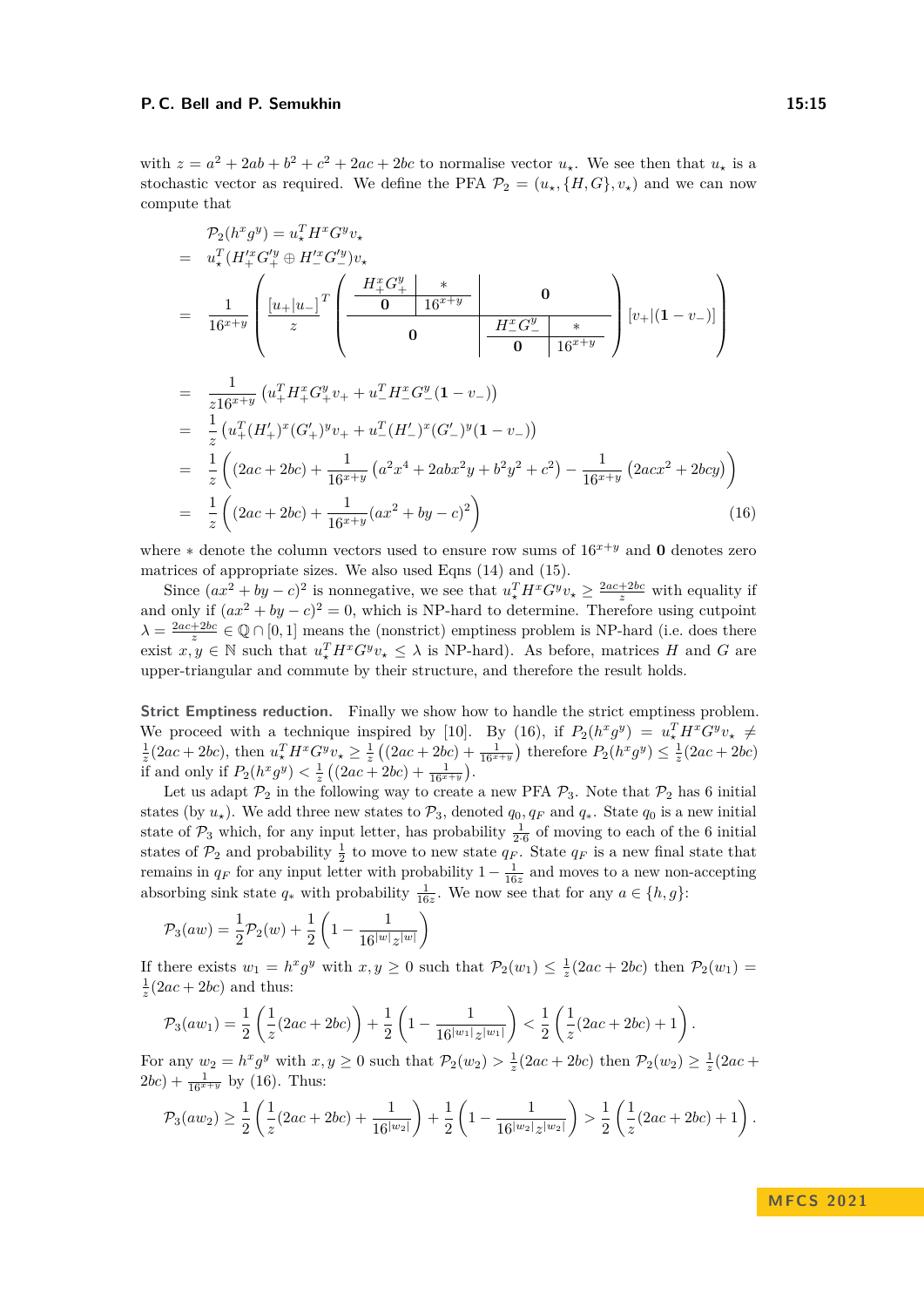## **15:16 Decision Questions for Probabilistic Automata on Small Alphabets**

Thus determining if there exists  $w = h^x g^y$  such that  $\mathcal{P}_3(w) < \frac{1}{2} \left( \frac{1}{z} (2ac + 2bc) + 1 \right)$ , i.e. the strict emptiness problem for  $\mathcal{P}_3$  on cutpoint  $\frac{1}{2}(\frac{1}{z}(2ac+2bc)+1)$ , is NP-hard. The modifications to  $\mathcal{P}_2$  retain polynomial ambiguity since  $q_0$  and  $q_F$  have no incoming (non self looping) edges and *q*<sup>∗</sup> has no outgoing edges, therefore property EDA does not hold. Commutativity of the PFA is unaffected since  $\mathcal{P}_3$  is identical to  $\mathcal{P}_2$  except for adding three new states, behaving identically for both input letters. Note that  $\mathcal{P}_3$  has  $37 + 3 = 40$ states.  $\blacksquare$ 

## **References**

- <span id="page-15-11"></span>**1** S. Akshay, Timos Antonopoulos, Joël Ouaknine, and James Worrell. Reachability problems for Markov chains. *Information Processing Letters*, 115(2):155–158, 2015.
- <span id="page-15-7"></span>**2** Paul C. Bell. Polynomially ambiguous probabilistic automata on restricted languages. In *International Colloquium on Automata, Languages, and Programming*, number 105 in ICALP'19, pages 1–14, 2019.
- <span id="page-15-8"></span>**3** Paul C. Bell and P. Semukhin. Decidability of cutpoint isolation for probabilistic finite automata on letter-bounded inputs. In *International Conference on Concurrency Theory*, number 22 in CONCUR'20, pages 1–16, 2020.
- <span id="page-15-3"></span>**4** A. Bertoni, G. Mauri, and M. Torelli. Some recursively unsolvable problems relating to isolated cutpoints in probabilistic automata. In *Automata, Languages and Programming*, volume 52, pages 87–94, 1977.
- <span id="page-15-4"></span>**5** V. Blondel and V. Canterini. Undecidable problems for probabilistic automata of fixed dimension. *Theory of Computing Systems*, 36:231–245, 2003.
- <span id="page-15-15"></span>**6** V. D. Blondel and N. Portier. The presence of a zero in an integer linear recurrent sequence is NP-hard to decide. *Linear Algebra and its Applications*, pages 91–98, 2002.
- <span id="page-15-6"></span>**7** L. Daviaud, M. Jurdzinski, R. Lazic, F. Mazowiecki, G. A. Pérez, and J. Worrell. When is containment decidable for probabilistic automata? In *International Colloquium on Automata, Languages, and Programming*, number 121 in ICALP'18, pages 1–14, 2018.
- <span id="page-15-5"></span>**8** N. Fijalkow, C. Riveros, and J. Worrell. Probabilistic automata of bounded ambiguity. In *28th International Conference on Concurrency Theory (CONCUR)*, pages 19:1–19:14, 2017.
- <span id="page-15-14"></span>**9** S. Friedland. *Matrices: Algebra, Analysis and Applications*. World Scientific Publishing Company Pte Limited, 2015. URL: <https://books.google.co.uk/books?id=y8fACwAAQBAJ>.
- <span id="page-15-18"></span>**10** H. Gimbert and Y. Oualhadj. Probabilistic automata on finite words: decidable and undecidable problems. In *International Colloquium on Automata, Languages and Programming (ICALP'10)*, volume 2, pages 527–538, 2010.
- <span id="page-15-12"></span>**11** V. Halava, T. Harju, M. Hirvensalo, and J. Karhumäki. Skolem's problem — on the border between decidability and undecidability. In *TUCS Technical Report Number 683*, 2005.
- <span id="page-15-2"></span>**12** M. Hirvensalo. Improved undecidability results on the emptiness problem of probabilistic and quantum cut-point languages. *SOFSEM 2007: Theory and Practice of Computer Science, Lecture Notes in Computer Science*, 4362:309–319, 2007.
- <span id="page-15-9"></span>**13** R. A. Horn and C. R. Johnson. *Topics in matrix analysis*. Cambridge University Press, 1991.
- <span id="page-15-10"></span>**14** O. Ibarra and B. Ravikumar. On sparseness, ambiguity and other decision problems for acceptors and transducers. In *Proc. STACS 1986*, volume 210, pages 171–179, 1986.
- <span id="page-15-16"></span>**15** S. C. Kleene. Representation of events in nerve nets and finite automata. *Automata Studies, Annals of Mathematical Studies*, 34, 1956.
- <span id="page-15-17"></span>**16** K. L. Manders and L. Adleman. NP-complete decision problems for binary quadratics. *Journal of Computer and System Sciences*, 16:168–184, 1978.
- <span id="page-15-13"></span>**17** J. Ouaknine and J. Worrell. Positivity problems for low-order linear recurrence sequences. In *Proceedings of the Twenty-Fifth Annual ACM-SIAM Symposium on Discrete Algorithms*, SODA'14, pages 366–379, SODA, 2014.
- <span id="page-15-1"></span>**18** A. Paz. *Introduction to Probabilistic Automata*. Academic Press, 1971.
- <span id="page-15-0"></span>**19** M. O. Rabin. Probabilistic automata. *Information and Control*, 6:230–245, 1963.